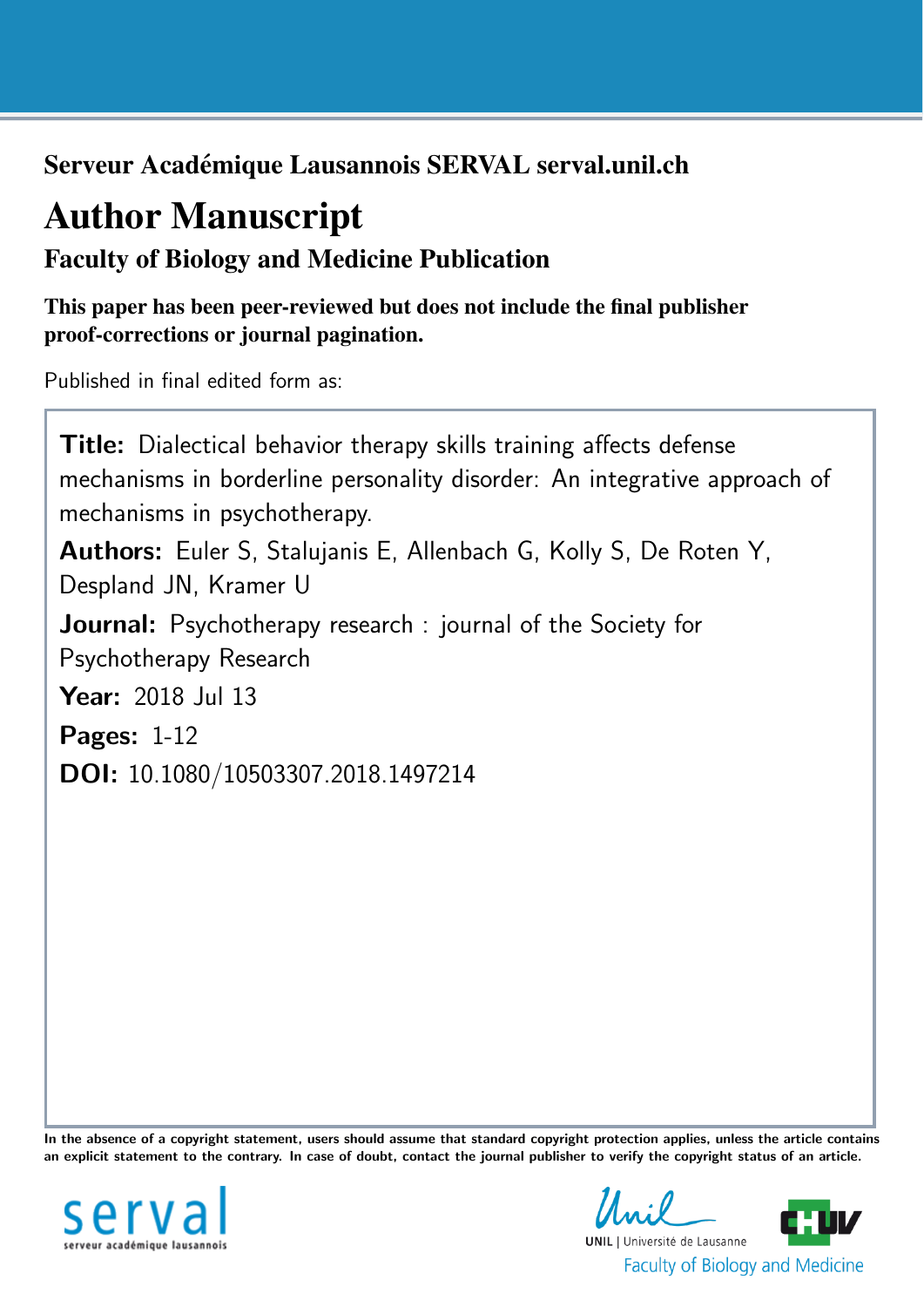Dialectical Behavior Therapy Skills Training Affects Defense Mechanisms in Borderline Personality Disorder – An Integrative Approach of Mechanisms in Psychotherapy

Sebastian Euler, Psychiatric University Hospital (UPK), University of Basel, Switzerland

Esther Stalujanis, Psychiatric University Hospital (UPK), University of Basel, Switzerland & Department of Clinical Psychology and Psychiatry, University of Basel, Switzerland & Division of Clinical Psychology and Cognitive Behavioral Therapy, International Psychoanalytic University, Berlin, Germany

Gilles Allenbach, Psychiatric University Hospital (CHUV), University of Lausanne, Switzerland

Stéphane Kolly, Psychiatric University Hospital (CHUV), University of Lausanne, Switzerland

Yves de Roten, Psychiatric University Hospital (CHUV), University of Lausanne, Switzerland

Jean-Nicolas Despland, Psychiatric University Hospital (CHUV), University of Lausanne, Switzerland

Ueli Kramer, Psychiatric University Hospital (CHUV), University of Lausanne, Switzerland & Department of Psychology, University of Windsor, Canada

*Correspondence*: Sebastian Euler, Universitäre Psychiatrische Kliniken (UPK) Basel,

Wilhelm Klein-Strasse 27, CH-4002 Basel, email: sebastian.euler@upkbs.ch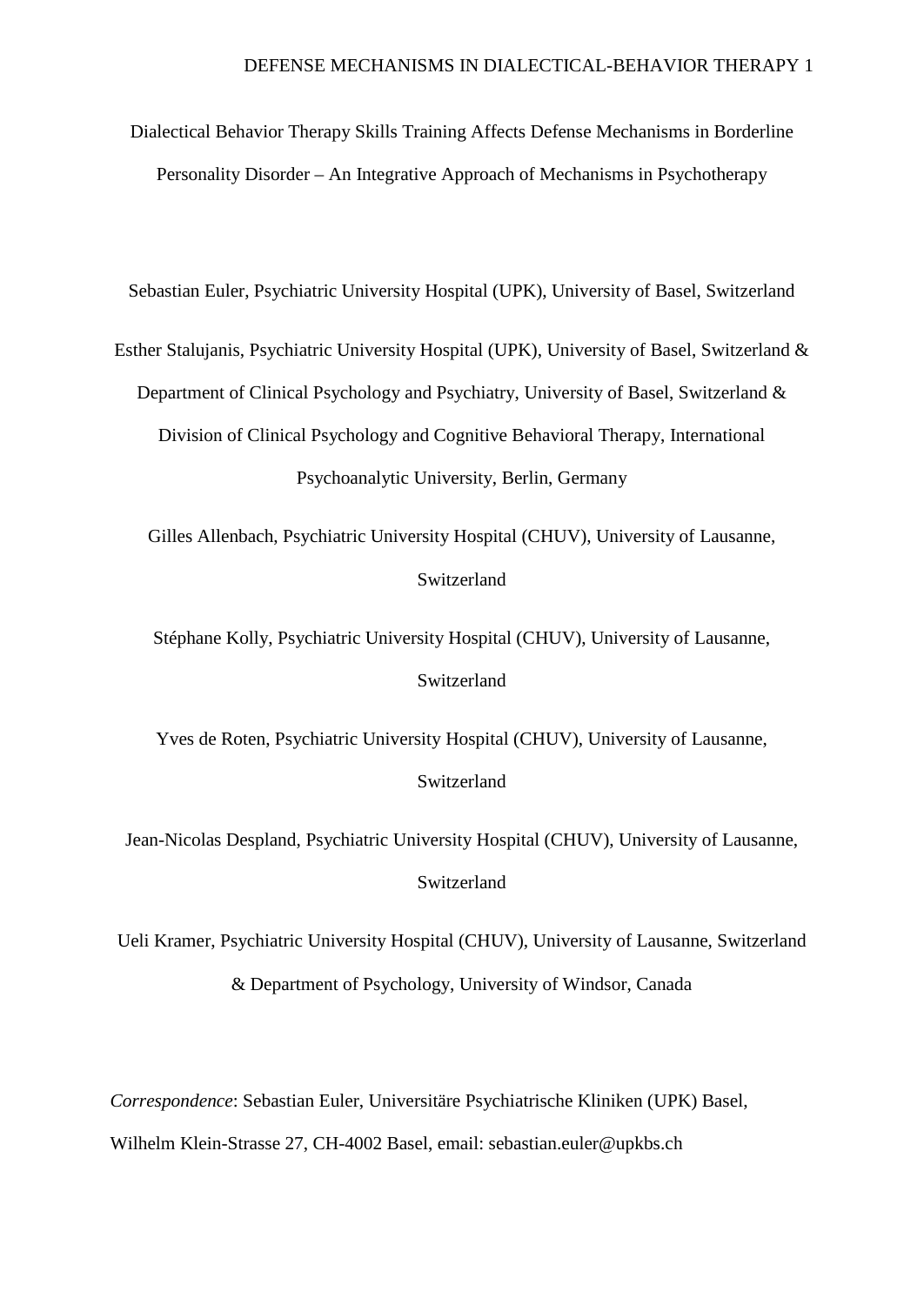*Acknowledgments*: We would like to thank the Society of Psychotherapy Research (SPR) for providing Ueli Kramer with a small research grant. Furthermore, many thanks go to Julia Griem for her editorial support.

*Running head*: Defense mechanisms in dialectical-behavior therapy

*Word count* (excluding abstract, acknowledgments, references, and tables): 4739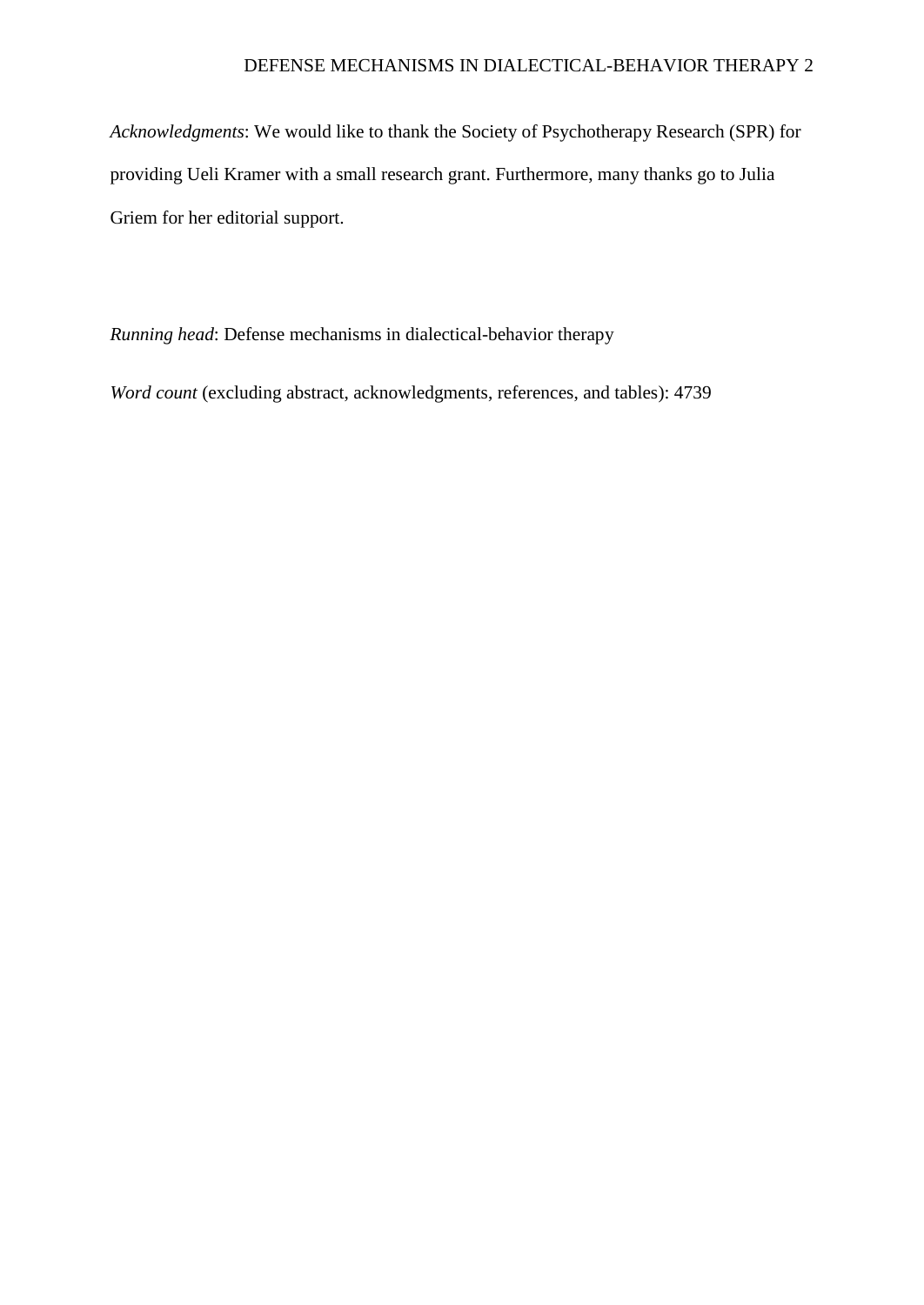#### Abstract

*Objective:* Borderline personality disorder (BPD) is characterized by immature defense mechanisms. Dialectical-behavior therapy (DBT) is an effective treatment for BPD. However, understanding of underlying mechanisms of change is still limited. Using a transtheoretical framework, we investigated the effect of DBT skills training on defense mechanisms. *Method:* In this randomized controlled trial, 16 of 31 BPD outpatients received DBT skills training adjunctive to individual treatment as usual (TAU), while the remaining 15 received only individual TAU. Pre-post changes of defense mechanisms, assessed with the Defense Mechanism Rating Scale, were compared between treatment conditions using ANCOVAs. Partial correlations and linear regressions were conducted to explore associations between defenses and symptom outcome.

*Results:* Overall defense function improved significantly more in the skills training condition (*F*(1, 28)=4.57, *p*=.041). Borderline defenses decreased throughout skills training, but not throughout TAU only  $(F(1, 28)=5.09, p=.032)$ . In the skills training condition, an increase in narcissistic defenses was associated with higher symptom scores at discharge (β=0.58, *p*=.02). *Conclusions:* Although DBT does not explicitly target defense mechanisms, skills training may have favorable effects on defense function in BPD. Our findings contribute to an integrative understanding of mechanisms of change in BPD psychotherapy.

#### *Word count:*192

*Key words:* borderline personality disorder; dialectical-behavior therapy; defense mechanisms; psychotherapy research; model integration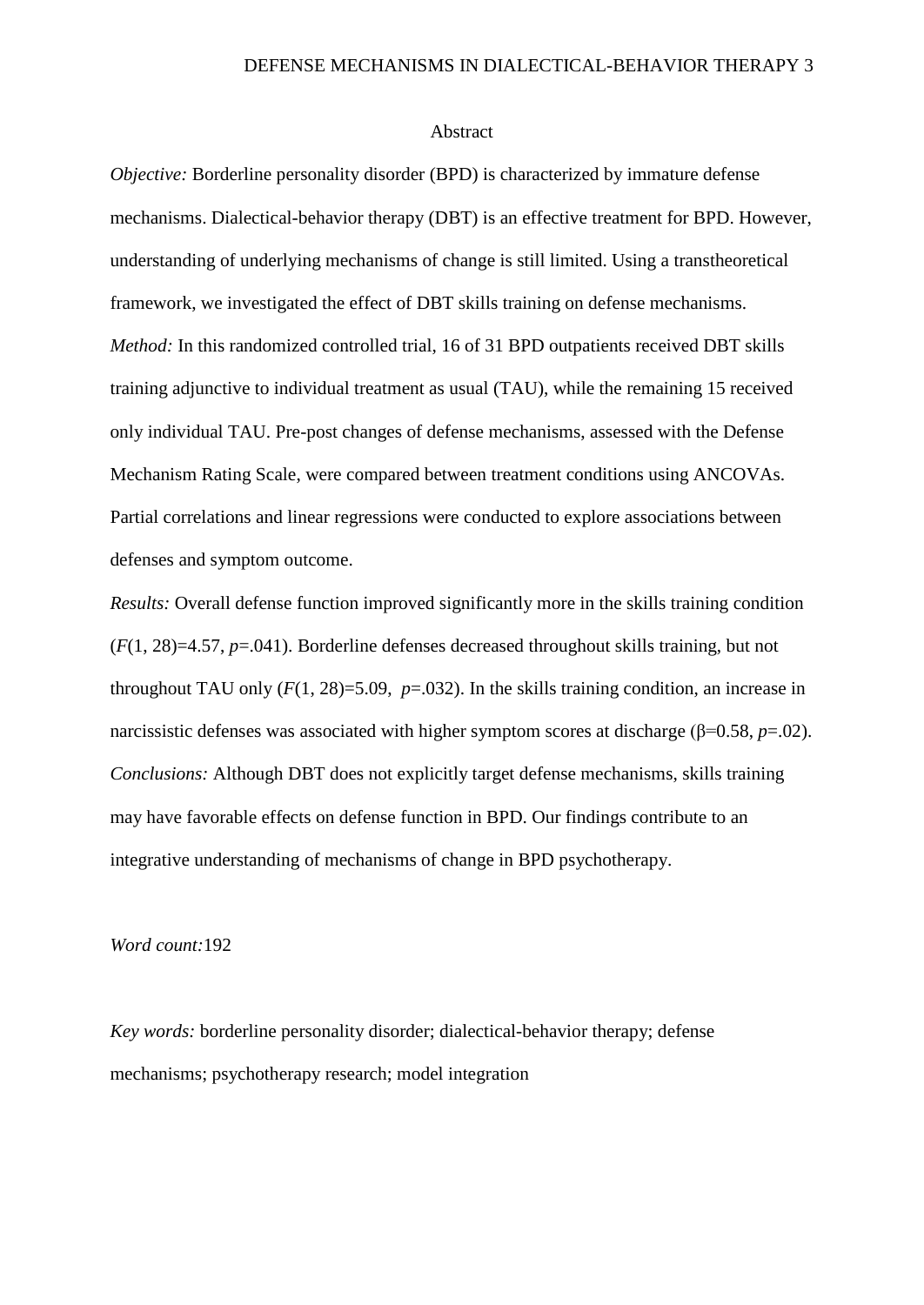## Introduction

Defense mechanisms are automatic psychological responses that individuals use to manage anxiety as well as internal or external stress and conflict (American Psychiatric Association [APA], 1994). They are a foundation of psychoanalytical theory and a hallmark of psychodynamic treatment and research (Barber, Muran, McCarthy, & Keefe, 2013). Defense mechanisms become more adaptive and mature throughout the course of psychodynamic psychotherapy (Bond & Perry, 2004; Drapeau, De Roten, Perry, & Despland, 2003; Hill et al., 2015; Johansen, Krebs, Svartberg, Stiles, & Holen, 2011; Kramer, Despland, Michel, Drapeau, & de Roten, 2010; Perry, 2001; Perry & Bond, 2012) and cognitive-behavioral psychotherapy (CBT; Albucher, Abelson, & Nesse, 1998; Heldt et al., 2007; Johansen et al., 2011). Hierarchically ordered, more mature defense mechanisms correlate with a more adaptive psychosocial functioning (Vaillant, 1971; Vaillant, Bond, & Vaillant, 1986). Accordingly, the predominant use of immature defense mechanisms may be troublesome. Borderline personality disorder (BPD) is a condition with critical psychosocial impairments characterized by "a pervasive pattern of instability of interpersonal relationships, self-image, affects, and marked impulsivity" (DSM-5; APA, 2013). Immature defense mechanisms (e.g., splitting of self and others' images and projective identification) are a hallmark of BPD (BPD; Kernberg, 1985; Perry, Presniak, & Olson, 2013).

The characteristic use of immature defense mechanisms in BPD has been shown empirically (Bond, Paris, & Zweig-Frank, 1994; Paris, Zweig-Frank, Bond, & Guzder, 1996; Perry & Cooper, 1986; Zanarini, Weingeroff, & Frankenburg, 2009). Kramer and colleagues (2013) reported that BPD patients used higher proportions of action, borderline, disavowal, narcissistic, and hysteric defense mechanisms than healthy matched controls. Immature and borderline (i.e., major image distorting) defense mechanisms in BPD were associated with core diagnostic features, such as impulsivity, affect dysregulation, psychotic symptoms and identity diffusion (Koenigsberg et al., 2001; Leichsenring, 1999; Perry, 1988; van Reekum,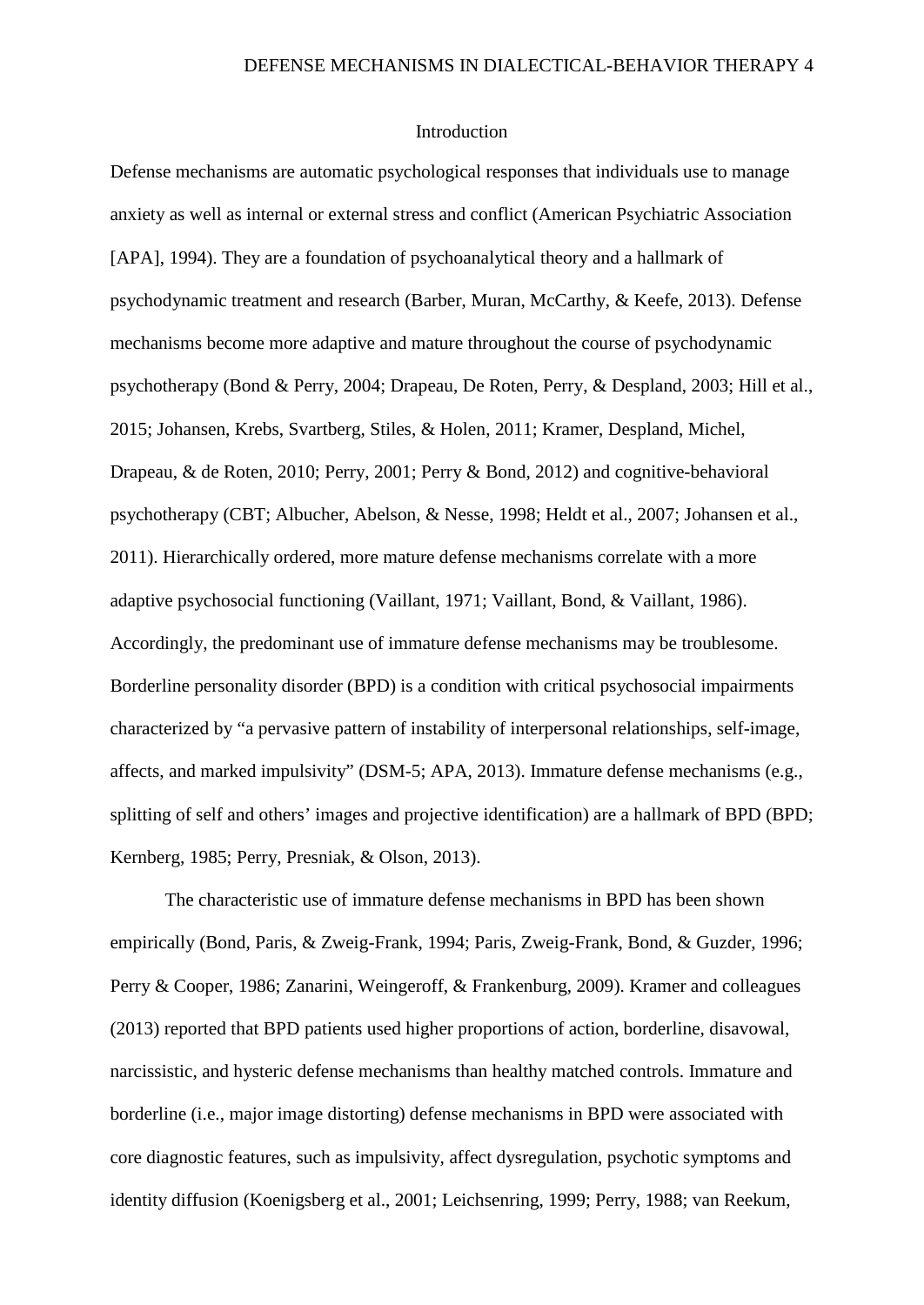Links, Mitton, Fedorov, & Patrick, 1996), and predicted a longer time to recovery (Zanarini, Frankenburg, & Fitzmaurice, 2013). In sum, evidence supports the link between immature defenses and BPD symptoms and prognosis. This might thus qualify defense mechanisms as an appropriate target in treatment and research on psychotherapy of BPD.

A recent meta-analysis (Babl, 2017) highlighted that only few studies with pre-post treatment assessments of defense mechanisms, which clearly indicate the inclusion of personality disorders, exist (e.g., Bond & Perry, 2004; Hersoug, Sexton, & Hoglend, 2002; Svartberg, Stiles, & Seltzer, 2004). To the best of our knowledge, no study has so far focused on BPD.

Psychotherapy is generally seen as the most successful treatment approach and several evidence-based psychotherapies for BPD exist (Cristea et al., 2017). Most empirical support has been yielded for dialectic behavioral therapy (DBT; Linehan, 1993a) which is rooted in CBT and Zen Buddhism. DBT includes group skills training as a major treatment component (Linehan, 1993b). Specific research on the impact of group skills training has been requested, since it is frequently implemented without combined individual therapy (Gunderson & Links, 2008; Pasieczny & Connor, 2011). Nonetheless, its beneficial outcomes have been shown in several studies in modified DBT settings (Linehan et al., 2015; McMain, Guimond, Barnhart, Habinski, & Streiner, 2017; Soler et al., 2009).

Beyond effectiveness studies, investigations on mechanisms of change, that means, factors through which therapy produces change in the patient (Kazdin, 2007), have also been requested (Clarkin & Levy, 2006; Lynch, Chapman, Rosenthal, Kuo, & Linehan, 2006).

Evidence suggests that symptomatic improvement during DBT occurs mainly through mechanisms including the alteration of emotion regulation, the learning and use of skills, and the beneficial effects of the therapeutic alliance (for review see Rudge, Feigenbaum, & Fonagy, 2017). While the formerly mentioned factors are theory-consistent, therapeutic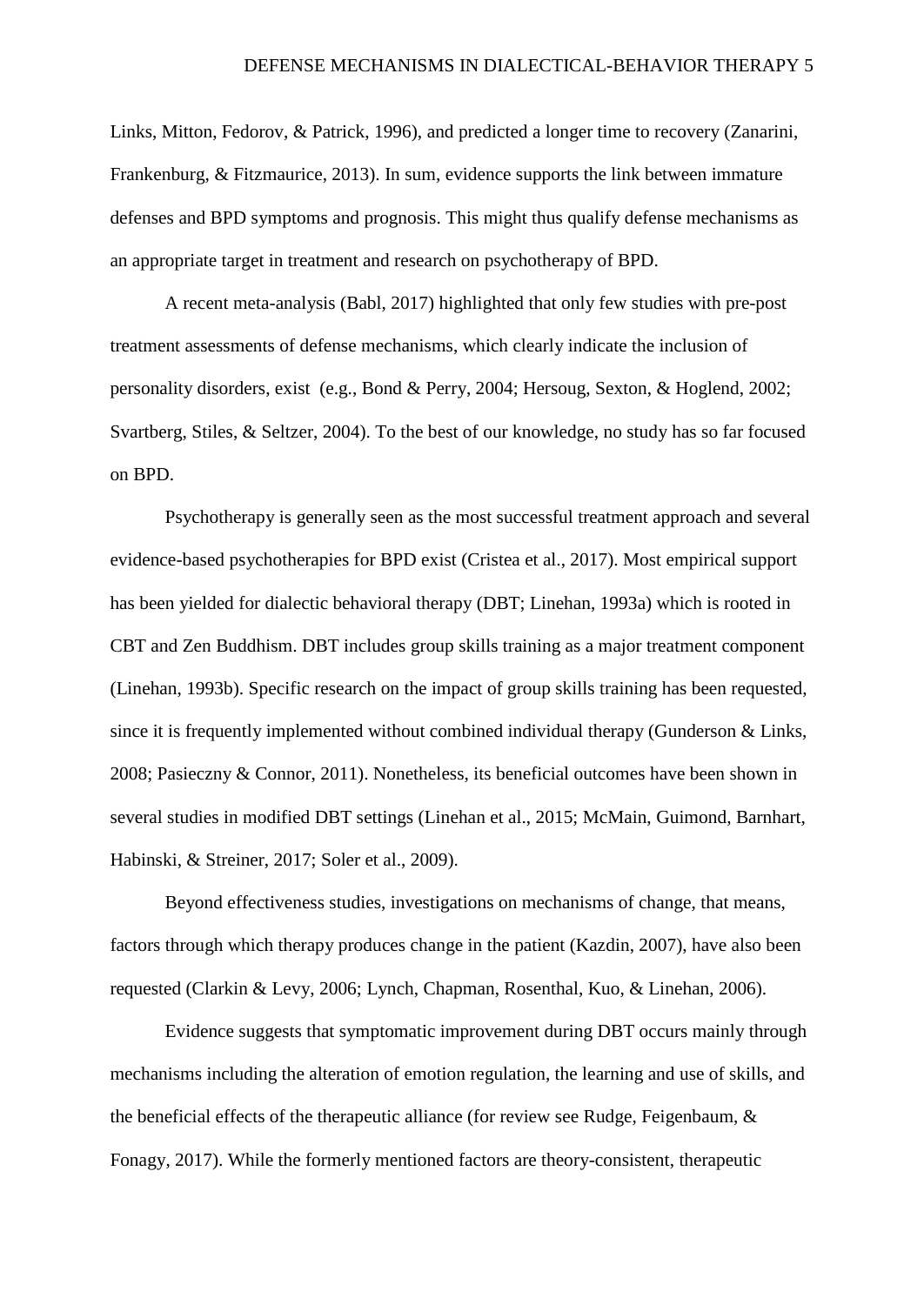alliance, originally rooted in psychodynamic theory, can be seen as a transtheoretical mechanism of change (Forster, Berthollier, & Rawlinson, 2014).

Recently, such transtheoretical, that means, integrative, mechanisms of change have been emphasized in order to overcome the focus on explanations within the preferred model and to illuminate therapeutic changes by "therapy-school independent" approaches (Kramer, 2017a; 2018; p. 3; Luyten, Lowyck, & Blatt, 2017). This might help to identify nonresponders and drop-outs in psychotherapy of BPD (Dimaggio, Nicolo, Semerari, & Carcione, 2013).

Based on the outlined evidence that immature defenses are particularly significant in BPD and that defense mechanisms may become more mature throughout different psychotherapies, we suggest defense mechanisms as a potentially transtheoretical mechanism of change. We aimed to explore changes in defense mechanisms and their association with symptom outcome in DBT skills training. We assessed defense mechanisms using the Defense Mechanism Rating Scale (DMRS; Perry, 1990), which is based on theory-consistent, observer-rated interview transcripts. To the best of our knowledge, no study has focused on the role of defense mechanisms in DBT or its skills training component.

We hypothesized a significantly larger improvement in overall defense function in patients receiving DBT skills training adjunctive to individual treatment as usual (TAU) than in patients in the control condition (individual TAU only). We further expected a decrease of immature defense levels in the DBT skills training condition but not in the control condition. By using an explorative approach, we tested whether changes in any of the defense levels were associated with symptom outcome.

Methods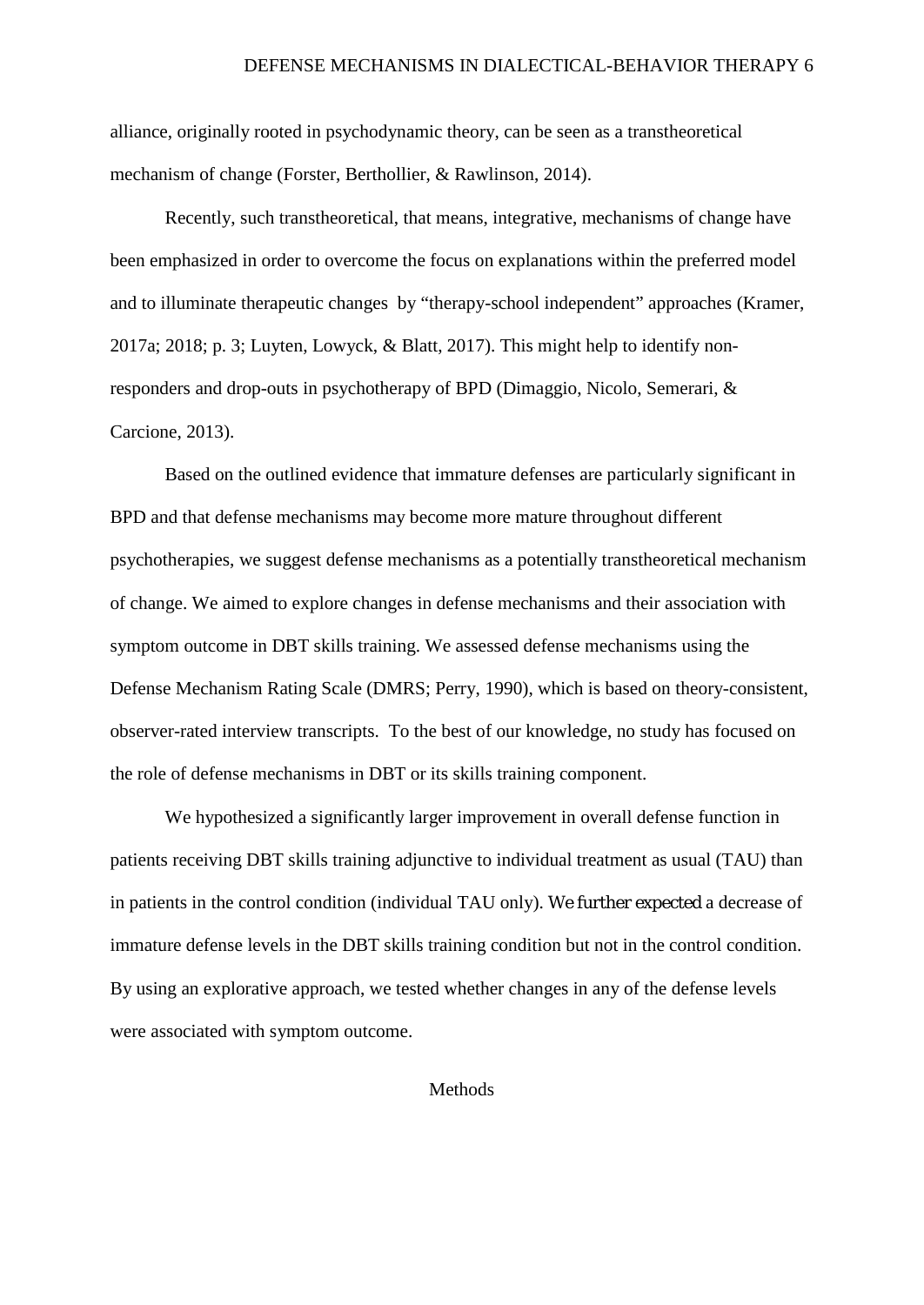## *Design & Procedure*

In this process-outcome study, we report the results of a secondary analysis of a previously published two-arm randomized controlled add-on trial examining the efficacy of an adjunctive 20-session module of DBT skills group training for BPD (Kramer et al., 2016). Patients in both arms obtained treatment as usual (TAU; i.e., non-BPD specific individual psychodynamic or cognitive-behavioral psychotherapy or psychiatric treatment). The control condition (CONTROL) received only TAU, whereas the DBT skills training condition (SKILLS) received TAU plus DBT skills training. The recruitment period was three years, including four treatment waves. An Internet-based block randomization program was used separately for each of the treatment waves. The randomization procedure was reported in further detail in the parent study (Kramer et al., 2016). The between-condition effect size for the decrease in general problems between intake and discharge was small to moderate  $(d =$ 0.48) in favor of SKILLS.

The study was conducted at the European University Outpatient Clinic. All participants gave written informed consent. The university and hospital Research Ethics Board approved the study protocol. Process assessments (i.e., defense ratings) took place at intake and discharge on the basis of interviews which were later transcribed. Outcome assessments were conducted at intake, discharge, and follow-up after 3-months on the basis of questionnaires. Patients received the questionnaires after completing the interviews. Followup questionnaires were sent via post.

#### *Treatments*

### *DBT skills training*

Based on the French manual (Page, 2010), DBT skills training (Linehan, 1993b) was provided in 20 weekly 90-minute sessions. Sessions were shortened due to institutional constraints. The training included sessions on mindfulness, emotion regulation, interpersonal effectiveness,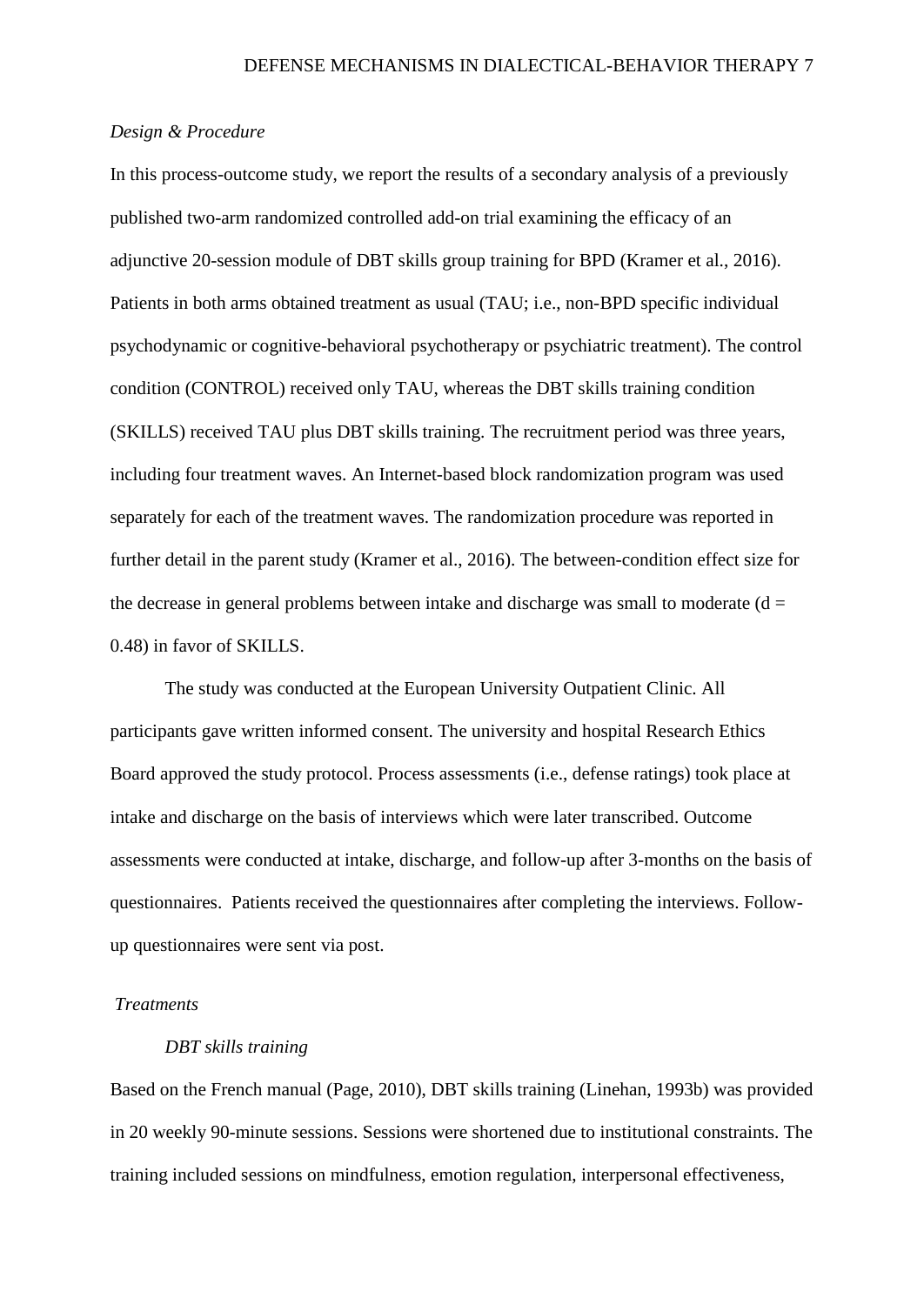and distress tolerance. In total, 6 therapists functioned as group leaders, including four psychologists and two nurses; each group consisted of 5 or 6 patients and was led by two therapists. In addition to their basic clinical training, therapists were trained in DBT and specifically in skills training. All sessions were video-taped and supervised by a supervisor who had received formal DBT training.

## *Treatment as usual*

TAU was conducted under naturalistic conditions according to individual clinical judgement and regular practice with respect to frequency and length of sessions. The frequency of sessions ranged between one session weekly and two sessions monthly. Treatments were delivered by psychiatrists, psychologists and nurses with between 2 and 20 years of clinical experience. For ethical reasons, patients assigned to the CONTROL condition were also offered to receive DBT skills training after completion of all assessments.

The distribution of applied treatments (psychodynamic, behavioural, and psychiatric), number of TAU sessions prior to study inclusion as well as the frequencies of sessions and of psychopharmacological medication did not differ between the conditions (using chi-square statistics).

Both treatment conditions are reported in further detail in the parent study (Kramer et al., 2016).

# *Sample*

The present study included the completer subsample  $(N = 31)$  of the parent study  $(N = 41)$ ; ten patients from the parent study who discontinued treatment (five in either condition) were also dropped from this study.

All patients had a diagnosis of BPD and were older than 18 years. Twenty-seven (87%) were female and 4 were male. The mean age of patients was  $34.5$  years (*SD* = 9.6;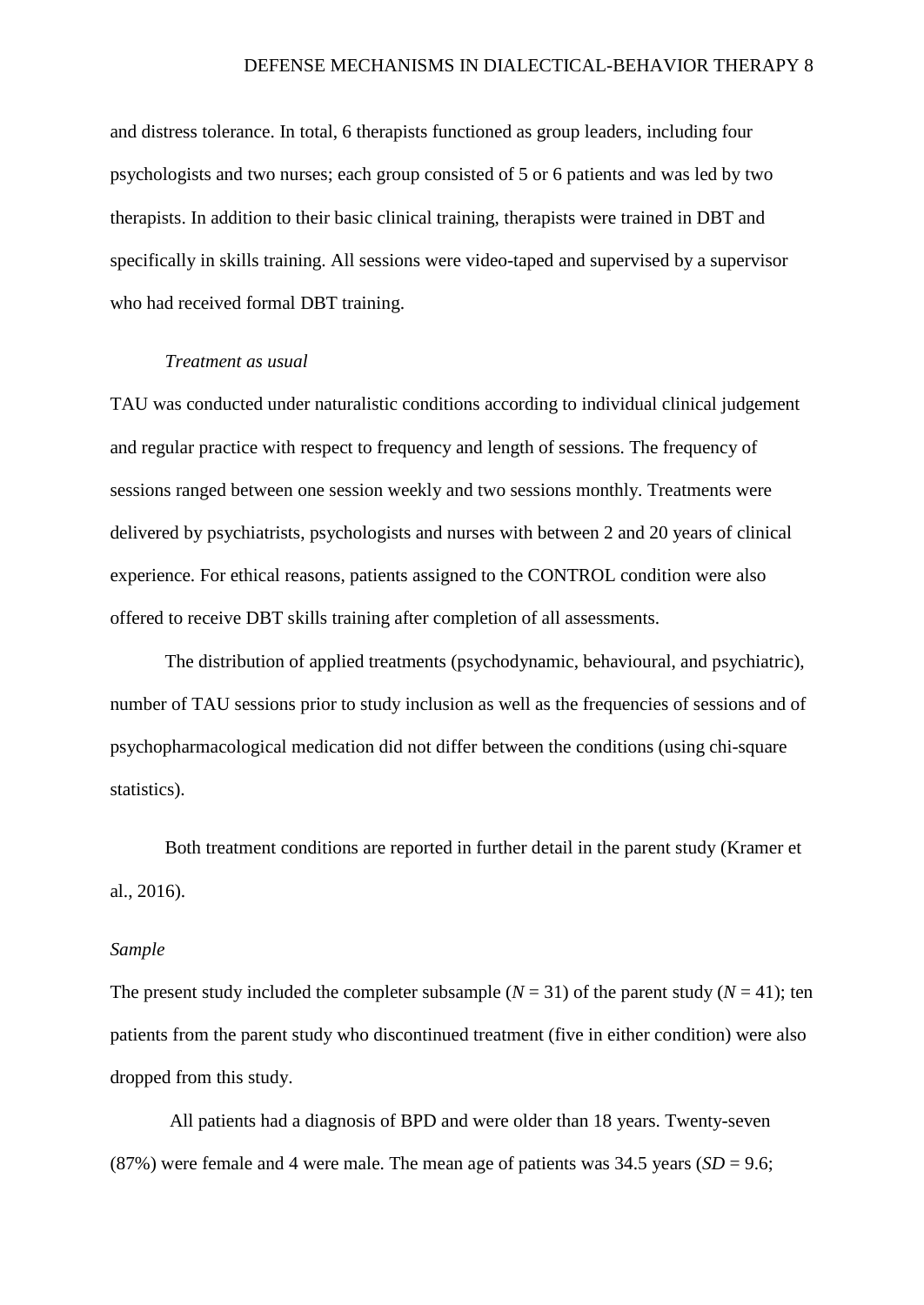ranging from 21 to 55). All patients were French-speaking. We excluded patients with a comorbid psychotic disorder and intellectual disability as well as those who had received DBT before participation in our study (Kramer, 2017b). We used the Structured Clinical Interview for DSM-IV (First & Gibbon, 2004) for the diagnosis of BPD according to the Diagnostic and Statistical Manual of Mental Disorders Fourth Edition (DSM-IV; APA, 1994). We calculated the reliability of the DSM-IV axis II diagnoses based on a randomly chosen sample of 10%  $(n = 4)$  of the intent-to-treat sample (Kramer et al., 2016) and found it to be excellent ( $\kappa = 0.89$ ). Further details on sociodemographic and disease characteristics for the current sample are shown in Table 1 and have been published previously by Kramer (2017b). The SKILLS ( $n = 16$ ) and the CONTROL ( $n = 15$ ) conditions did not differ in gender, marital status, employment, medication, comorbid DSM-IV diagnoses, age, years of education, OQ-45, BSL, Global Assessment of Functioning (GAF), number of BPD symptoms, N current axis I disorder, and N current axis II disorder.

#### *Instruments*

## *Dynamic Interview (Perry, Fowler, & Semeniuk, 2005)*

Defense mechanisms were rated on the basis of transcripts of (individual) dynamic assessment interviews with the Defense Mechanism Rating Scale (DMRS, see next section). This semi-standardized dynamic interview (DI; Perry et al., 2005) was performed in both conditions, once after session 1 and again before session 20 of SKILLS (or at the equivalent time in the CONTROL condition). The DI is an established research tool comparable to an intake psychotherapy interview. It lasts 50 minutes and focuses on the "patient's life in general". The DI has a clear and teachable structure with five tasks to capture by the interviewer: (1) setting the interview frame; (2) offering support; (3) affect exploration; (4) trial interpretations; and (5) formulating a synthesis. Items (3) and (4) explicitly comprise defense interpretations.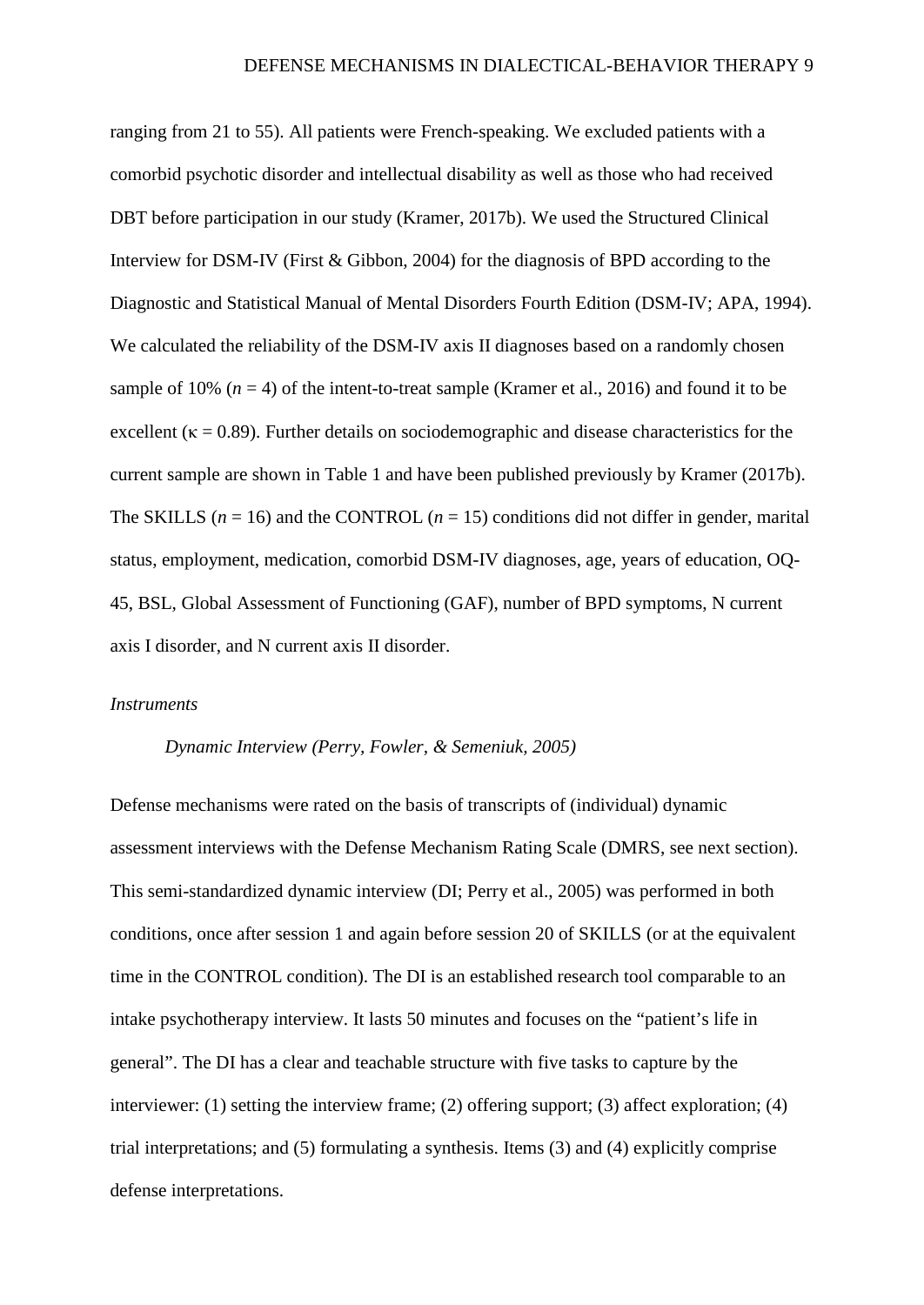Interviews were performed by blinded trained clinical interviewers. All DIs were videorecorded and transcribed according to the method defined by Mergenthaler and Stigler (1997), which sets clear and reliable research standards for verbatim transcriptions (see also Mergenthaler & Stinson, 1992).

#### *Defense Mechanism Rating Scale*

The Defense Mechanism Rating Scale (DMRS; Perry, 1990; Perry & Bond, 2012; Vaillant et al., 1986) is an observer-based instrument to measure the use of defense mechanisms on the basis of verbatim transcripts of clinical assessment interviews or psychotherapy sessions. DMRS scores reflect no use  $(= 0)$ , probable use  $(= 1)$ , and definite use  $(= 2)$  of each defense mechanism illustrated by examples and further observation rules. Defense mechanisms are hierarchically grouped in seven levels of adaptiveness (see Table 2). Within each level, defense mechanisms are added, resulting in seven subtotals. Each subtotal is multiplied by its weight ranging from 1 to 7. The seven weighted subtotals are summed and divided by the total number of defenses used, resulting in the overall defense function (ODF) score ranging from 1 to 7 which represents the overall maturity of a patient's defense mechanisms.

Raters (three experienced researchers, one PhD level student, and four Master level students) were selected and trained on reliability according to the manual (see Perry, Kardos, & Pagano, 1993). Reliability coefficients were calculated using a two-way mixed effects model with people effects as random and measured effects as fixed, based on 8 of 62 ratings (13%). It yielded satisfactory results with a mean intraclass correlation coefficient of .80 (SD = 0.09) which corresponds to interrater-reliability in previous studies (e.g., *r* = .70 and .75 (Perry et al., 1993)

#### *Outcome Questionnaire-45.2 (OQ-45.2; Lambert & Brown, 1996)*

The OQ-45.2 is a self-report questionnaire containing 45 items capturing three domains of distress: level of distress, interpersonal relations and social role. We used the general sum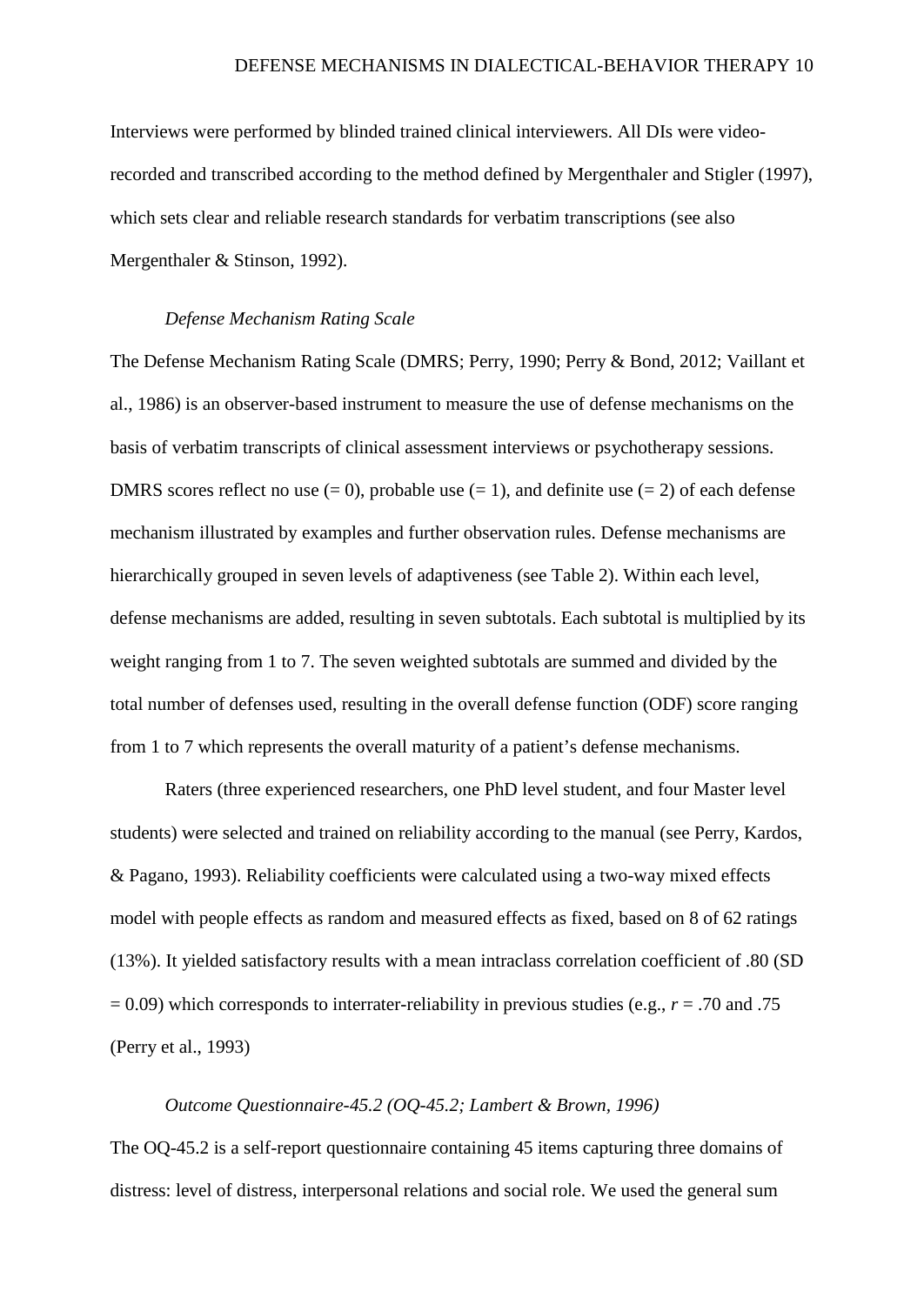score which we calculated from the three sub-scores. The original English version of the questionnaire has been found satisfactory in terms of internal consistency and sensitivity to change in the course of psychotherapeutic treatment (Vermeersch, Lambert, & Burlingame, 2000). Cronbach's alpha for our study sample of BPD patients was .95.

#### *Borderline Symptom List (BSL-23; Bohus et al., 2009)*

The BSL-23 is a self-report questionnaire capturing specific borderline symptoms using 23 items. The short-version which we used has excellent psychometric properties. We calculated an overall mean score. We used a French translation of the measure which has been approved by the authors. Cronbach's alpha for our study sample was .89.

## *Data Analytic Strategy*

We tested the equivalence of all defense mechanisms at intake between the two conditions using a series of independent *t*-tests.

We applied univariate statistics to test our first hypothesis, which predicted an increase in overall defense functioning (ODF) in the SKILLS condition, but not the CONTROL condition. We conducted a one-way analysis of covariance (ANCOVA) with condition as fixed factor, intake ODF scores as covariate, controlling for potential between-condition baseline differences, and discharge ODF scores as dependent variable. Subsequently, we examined the effect of condition on changes in single defense levels, predicting a decrease of immature defenses in the SKILLS condition. Separate one-way ANCOVAs were conducted with condition as fixed factor, single defense level intake scores as covariates, and single defense level discharge scores as dependent variable. We used Levene's Test to test for equality of variances. We used partial correlations controlling for intake symptom score in order to explore whether changes in ODF or single defense levels correlated with symptom outcome. To confirm significant correlations, we conducted independent linear regression analyses.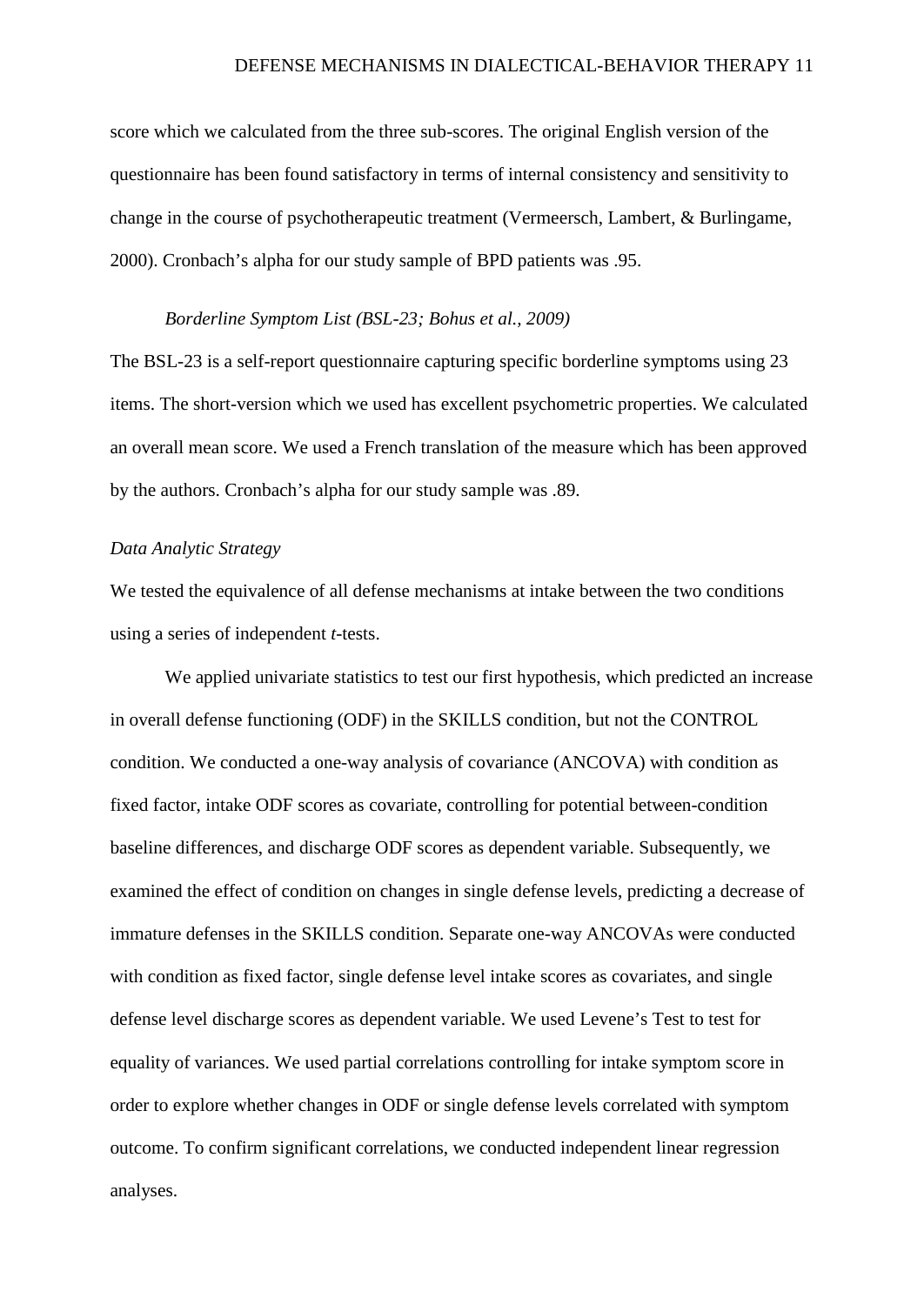### Results

As preliminary analyses, we examined the equivalence of defense mechanisms between conditions. There was a significant difference in ODF at intake  $(t(1, 29) = 2.20, p = .04)$ , suggesting a higher score in patients in the CONTROL condition ( $M = 3.81$ ,  $SD = 0.48$ ) than the SKILLS condition  $(M = 3.41, SD = 0.52)$ . There were no between-condition differences on single defense levels at intake (mature:  $t(1, 29) = 1.85$ ,  $p = .07$ ; obsessional:  $t(1, 29) =$ 0.44, *p* = .67; neurotic: *t*(1, 29) = 0.23, *p* = .82; narcissistic: *t*(1, 29) = -0.37, *p* = .72; disavowal:  $t(1, 29) = 0.02$ ,  $p = .99$ ; borderline:  $t(1, 29) = -1.74$ ,  $p = .09$ ; action:  $t(1, 29) = -1.74$ 0.23,  $p = .82$ ; psychotic:  $t(1, 29) = -1.17$ ,  $p = .25$ ). We nevertheless chose a conservative statistical approach, controlling for ODF and single defense level intake scores, respectively, in order to consider potential effects on the outcome measures in our exploratory analyses.

Furthermore, we compared the intake variables (sociodemographic characteristics, psychopathology, and intake OQ-45 and BSL-23 symptom scores, see Table 1) between conditions. None of the between-condition differences were significant.

## *Change of Defense Mechanisms in Dialectical-Behavior Skills Training*

We conducted a one-way ANCOVA to measure the effect of condition (CONTROL vs. SKILLS) on ODF score at discharge, whilst controlling for ODF scores at intake. There was a significant main effect of condition  $(F(1, 28) = 4.57, p = .041)$ , suggesting the ODF increase over time was higher in the SKILLS condition  $(M = 0.72, SD = 0.64)$  than the CONTROL condition ( $M = 0.04$ ,  $SD = 0.68$ ). To explore which of the defense levels might explain this effect, we conducted separate one-way ANCOVAs to measure the effect of condition on single defense level scores at discharge, whilst controlling for intake scores. A significant main effect of condition was revealed for borderline defenses  $(F(1, 28) = 5.09, p = .032)$ , which decreased in the SKILLS condition  $(M = -2.94, SD = 6.63)$ , while they increased in the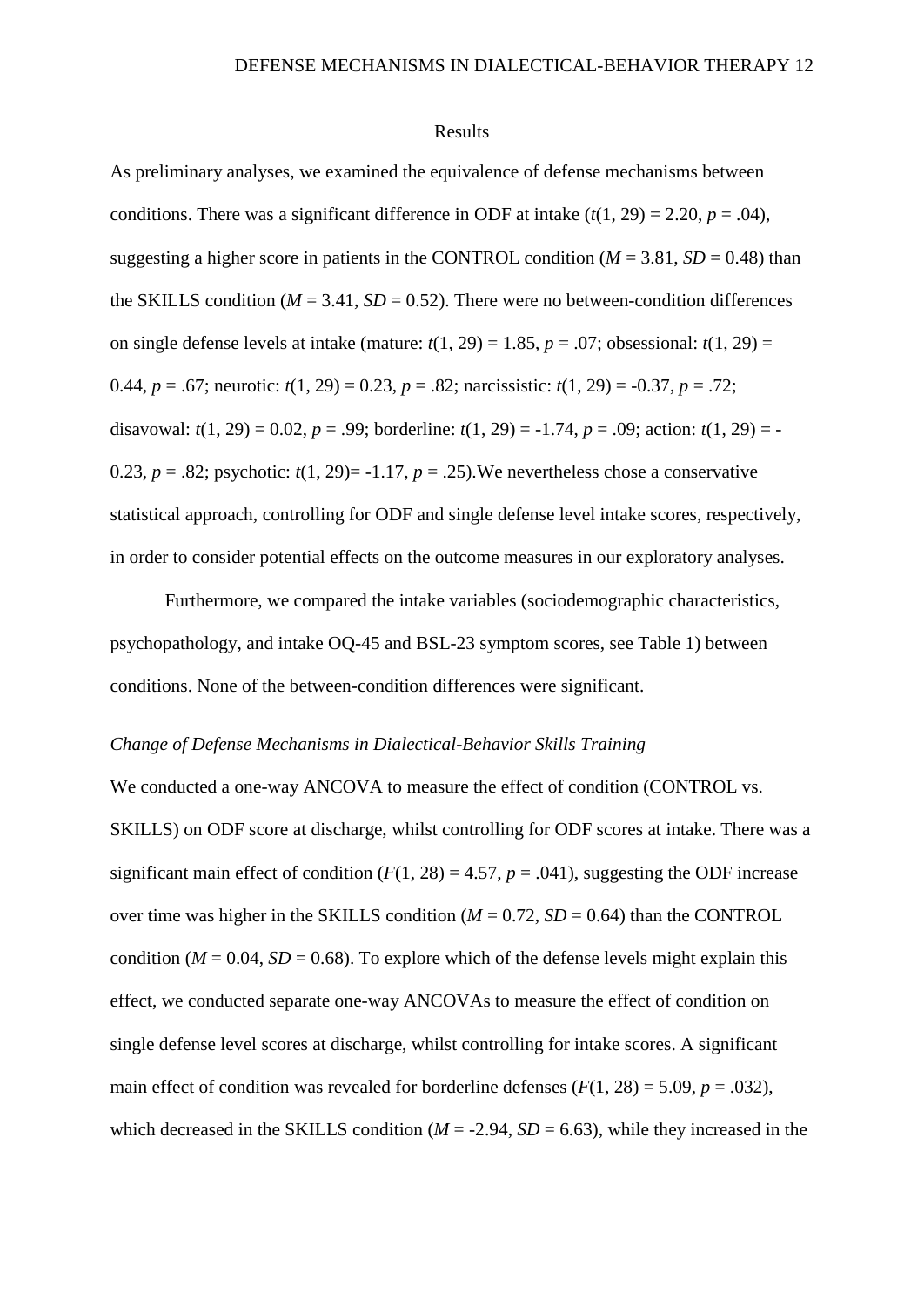CONTROL condition ( $M = 5.09$ ,  $SD = 8.82$ ). There was no other significant effect of condition on changes in single defense levels from intake to discharge (see Table 3).

#### *Association Between Change in Defense Mechanisms and Therapeutic Outcome*

We explored whether changes in ODF and the single defense levels at intake vs. discharge (i.e., difference scores) correlated with discharge and 3-month follow-up BSL-23 symptom scores, irrespective of condition  $(N = 31)$ , controlling for intake BSL-23 symptom scores. No correlation was significant (see Table S1 in the supplementary materials). Furthermore, we correlated ODF and single defense level intake vs. discharge difference scores with discharge and follow-up OQ-45 symptom score, irrespective of condition  $(N = 31)$ , controlling for intake OQ-45 symptom score. Changes in narcissistic defenses correlated with OQ-45 symptom score at discharge ( $r = .46$ ,  $p = .011$ ) but not at follow-up ( $r = .07$ ,  $p = .722$ ). There were no significant correlations in any of the other defense levels (see Table S1 in the supplementary material).

In order to further explore this result with respect to change over time, we conducted a linear regression analysis. Controlling for intake OQ-45 symptom score, we found that the change in narcissistic defenses predicted OQ-45 symptom score at discharge ( $\beta$  = 0.42, *p* = .011,  $R^2 = .37$ , adjusted  $R^2 = .32$ ), but not at follow-up ( $\beta = 0.06$ ,  $p \ge .05$ ,  $R^2 = .21$ , adjusted  $R^2$ = .15). This indicates that an increase in narcissistic defense mechanisms throughout the course of therapy is accompanied by an increase in symptoms, which does not persist after three months.

In order to further explore this result with respect to the treatment condition, we conducted a linear regression analysis for each condition, with difference scores of narcissistic defenses as predictor variable and intake OQ-45 symptom score as control variable. In the CONTROL condition, changes in narcissistic defenses did not significantly predict discharge OQ-45 symptom score ( $\beta$  = 0.30,  $p$  = .13,  $R^2$  = .60, adjusted  $R^2$  = .53),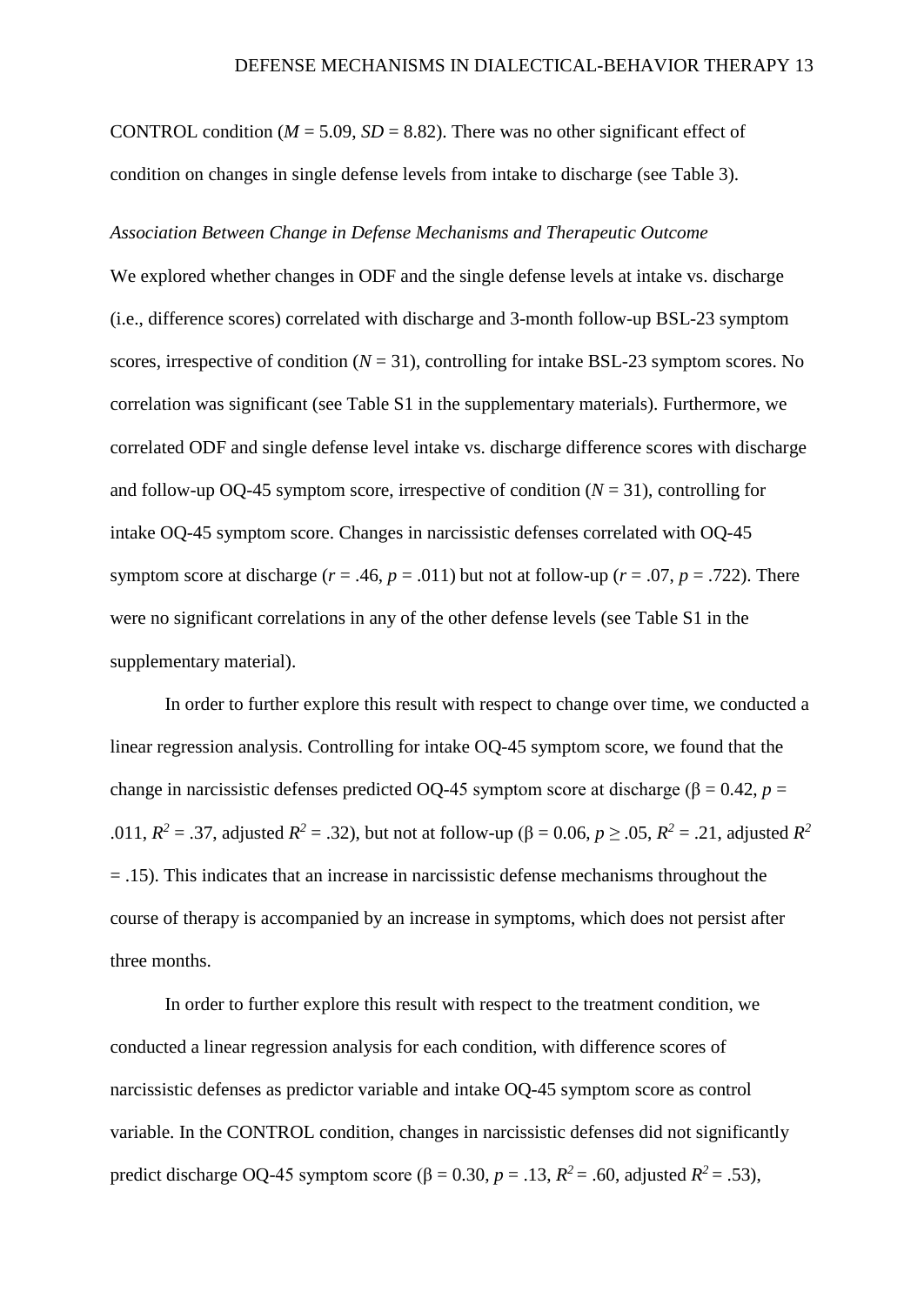whereas in the SKILLS condition, changes in narcissistic defenses did significantly predict discharge OQ-45 symptom score ( $\beta = 0.58$ ,  $p = .02$ ,  $R^2 = .38$ , adjusted  $R^2 = .28$ ). This indicates that an increase in narcissistic defense mechanisms is accompanied by an increase in symptom score only in patients who received adjunctive DBT skills training. This effect vanished at 3-month follow-up.

## Discussion

The present process-outcome study, based on a randomized controlled trial in a sample of BPD patients, focused on change in defense mechanisms as a potentially transtheoretical mechanism of change in psychotherapy of BPD. We investigated whether adjunctive DBT skills training was accompanied by changes in defense mechanisms, as compared to individual TAU only. We found a significantly larger improvement in overall defense functioning in patients obtaining DBT skills training. Borderline defenses decreased in the skills training condition; furthermore, an increase in narcissistic defenses predicted more symptoms at discharge.

Our study addresses a gap in psychotherapy research since only few studies have focused on defense mechanisms in CBT-related approaches, and, to our knowledge, the present study is the first investigating changes in defense mechanisms in DBT for BPD. Our results suggest that changes in defense mechanisms are not specific to dynamic therapy, but might also occur during therapies with "different theoretical aims" (Bond & Perry, 2004; p. 1670). This finding thus supports the advancement towards an integrative view of effectiveness of psychotherapy for BPD (Bateman, Gunderson, & Mulder, 2015). The study highlights the potentially common mechanisms of change which may have been previously overlooked due to a focus on theory-consistent conceptualizations in process and outcome research Several candidates for such common, that means, transtheoretical mechanisms have been proposed, for instance mentalizing (Bateman, Campbell, Luyten, & Fonagy, 2017;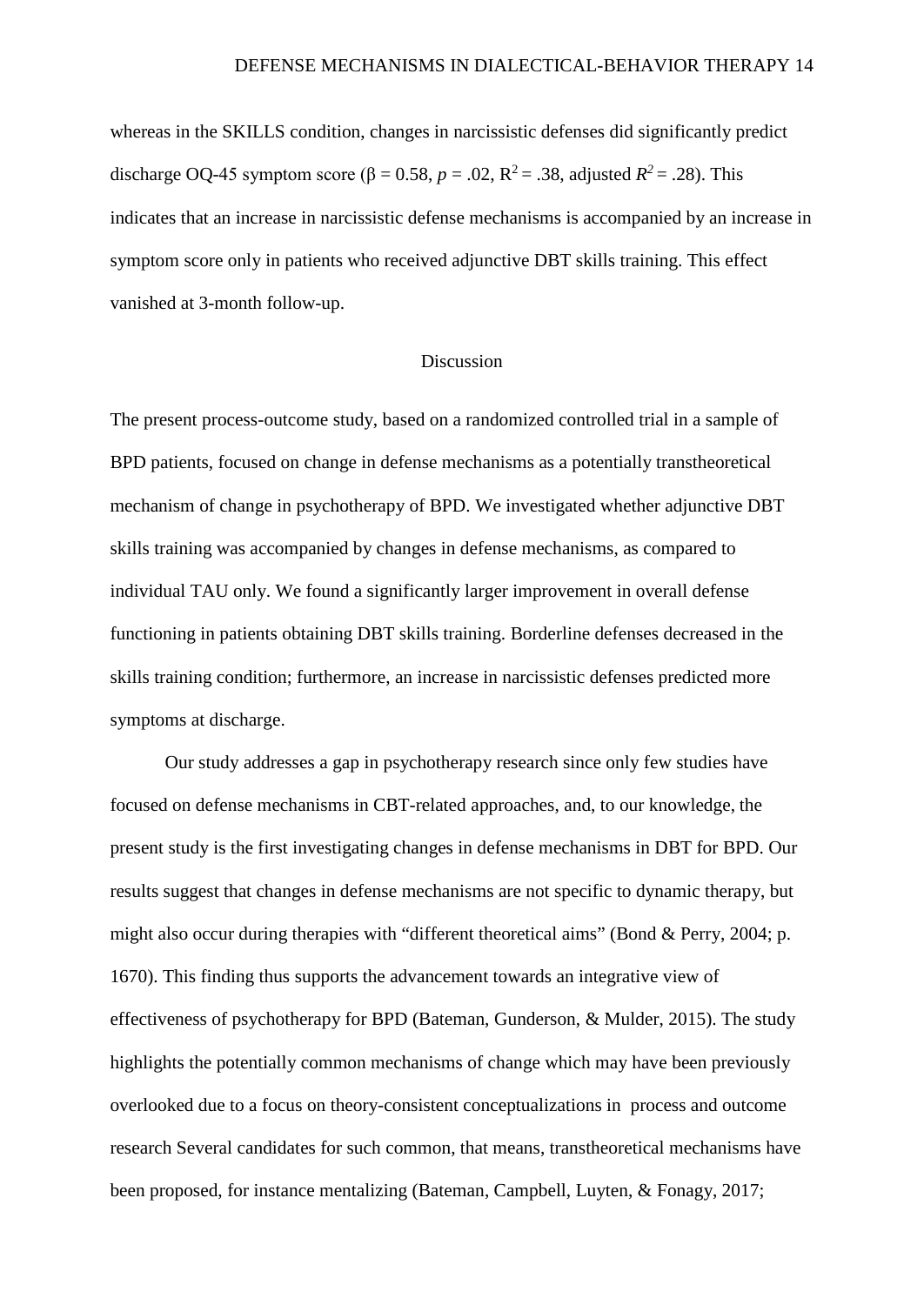Fischer-Kern et al., 2015), therapist's responsiveness (Kramer, 2017a), and rupture-repair episodes in the therapeutic alliance (Boritz, Barnhart, Eubanks, & McMain, 2018). Utilizing such transtheoretical concepts in studies of BPD treatments might be useful towards explaining currently unexplained variance related to partial response and dropout.

Our results indicate that defense mechanisms are highly sensitive to change even in a shorter timeframe, and might be less fixed than originally assumed (Bond, 1990; Kernberg, 1985; Kramer, Berney, de Roten, & Despland, 2012). In this regard, our results challenge the findings of a recent meta-analysis of defense mechanisms in PD according to which shorter therapies were associated with smaller improvements in defensive functioning (Babl, 2017).

When interpreting our results, we have to consider the vicinity of defense mechanisms to psychological concepts from other models. Emotion regulation, a theory-consistent mechanism of change in DBT, has been defined as "the reduction of ineffective action tendencies linked with dysregulated emotions" (Lynch et al., 2006; p. 457). By definition, this implies a certain overlap with the psychodynamic aim to reduce (immature) action defenses. However, while DBT skills training focusses primarily on consciously accessible coping abilities ("skills") in order to enhance self-awareness and -regulation, defense mechanisms are described as (mostly) unconscious, protecting the self from conflictual negative emotions, for instance, anxiety (Freud, 1936). The conceptual similarities and differences between coping, that means, behavior to deal with internally or externally induced distress (Fleishman, 1984), and defenses have been empirically studied (Cramer, 1998; Kramer, 2010a). Both are seen as functional and adaptive, but differences with respect to their sensitivity to change have been outlined. The view of coping as a rather state-dependent, and defenses as a rather traitdependent mechanism has been updated into a more integrative view of both concepts, postulating that – among others – temporal stability does not deliver sufficient differentiation (Kramer 2010a). Whereas an earlier study partly contradicted this view (Kramer, 2010b), the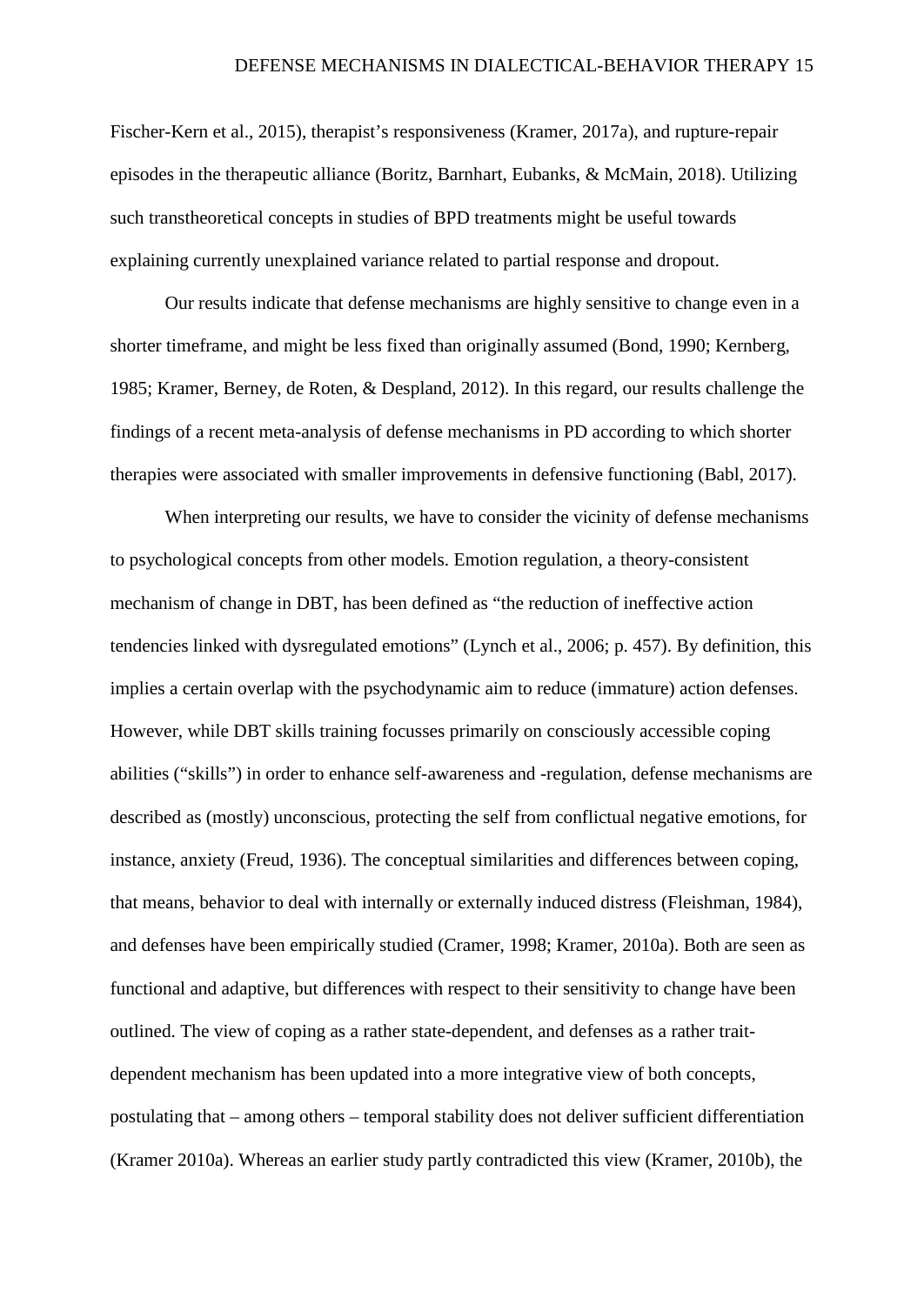current study provides evidence that defenses are sensitive to change in a rather short timeframe. To elucidate their eligibility as mechanisms of change, further investigations on the interplay between defenses and coping, and specifically their sensitivity to short-term therapy are essential.

Borderline (major image distorting, i.e., splitting of self- and other-images; projective identification) defenses decreased significantly throughout skills training, whereas they increased throughout TAU only. Thus, we suggest that skills group training might lead to a more integrated, coherent image of oneself and others. Notably, borderline defenses are specific to BPD (Bond, 1990; Perry & Cooper, 1986), and their decrease in BPD patients during therapy is promising. This finding further challenges the postulation that immature defenses are less sensitive to short-term change (Hill et al., 2015; Perry, Beck, Constantinides, & Foley, 2009). It was once suggested to exclude BPD patients with high rates of borderline defenses from (psychoanalytic) insight-orientated therapies (Bond, 1990). Alternative treatment models, including DBT, have since been widely implemented in BPD patients with low regulatory capacities. Based on our study, it is tempting to conclude that DBT skills training affects borderline defenses without specifically targeting their unconscious manifestation (e.g., by interpretations). We therefore dare to suggest that this unintentional effect on defense mechanisms might be present in other effective psychotherapies for BPD which share multiple commonalities (Bateman et al., 2015), and thus might qualify defenses as a potential transtheoretical mechanism of change.

The link between mechanisms of change and symptom outcomes needs to be specified (Kazdin, 2007, 2009; Kramer, 2017a).Therefore, we explored associations between changes in single defense levels and symptom outcome. In the DBT skills group, an increase in narcissistic defenses (i.e., omnipotence, idealization, and devaluation) was associated with higher symptom scores at discharge. Although the specific value of narcissistic defenses for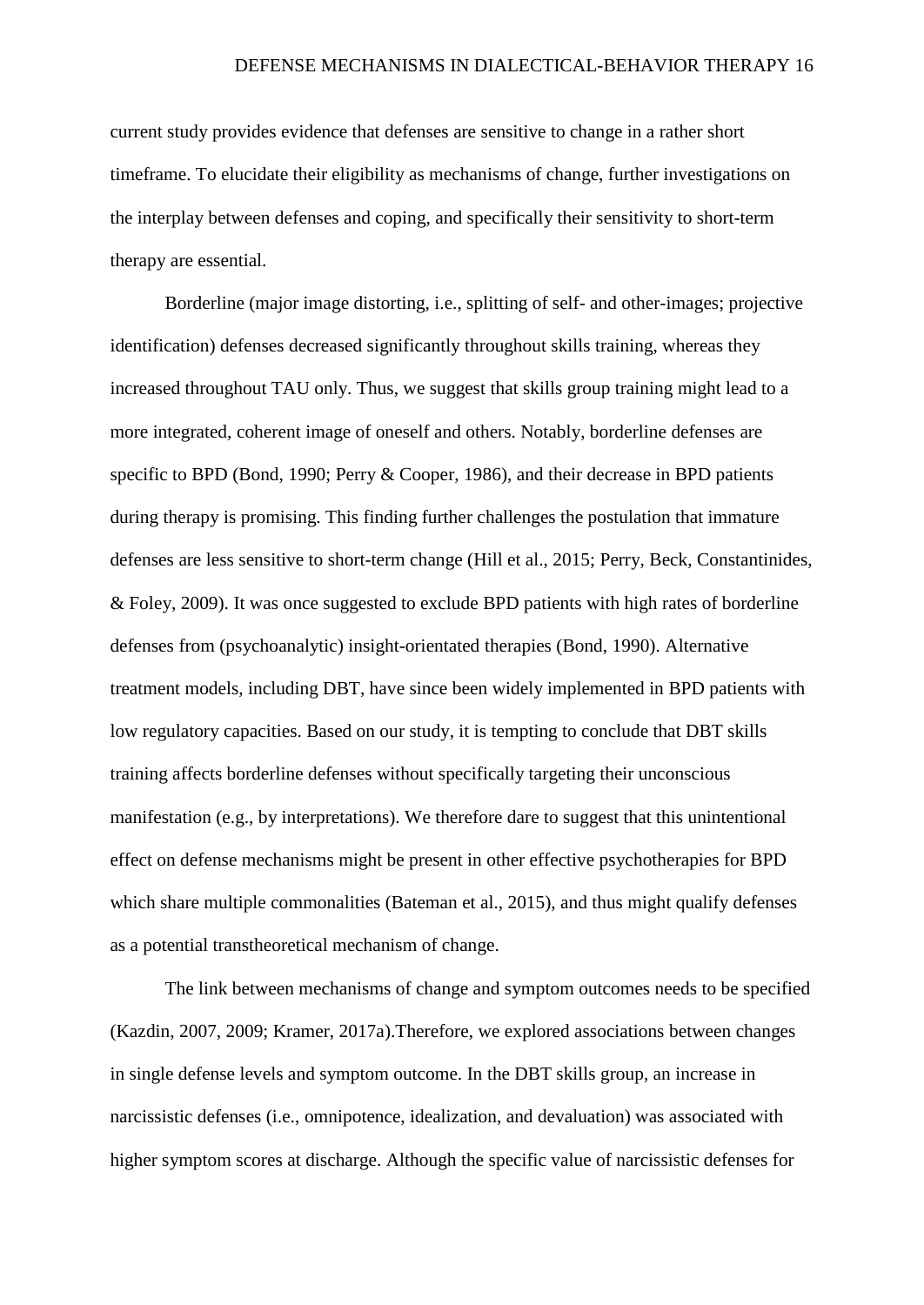psychosocial adaptiveness has been outlined (Vaillant, 1977), this observation has to be considered with rigorous caution due to the small sample size and the exploratory character of the analyses. Nonetheless, our finding might imply that BPD patients with lower treatment response (indicated by higher symptom scores at discharge) displayed more narcissistic defenses, for instance devaluation of therapists and their peers, at discharge. This interpretation is in line with the observation that BPD patients react sensitively to interpersonal loss and abandonment, thereby diminishing the fluidity of mental states with rigid attributions to self and others (Fonagy, Luyten, & Allison, 2015). It further corresponds to a recent finding that vulnerable manifestations of narcissism (e.g., devaluing others) is associated with rejection sensitivity and other markers of BPD psychopathology (Euler, Stobi, et al., 2018). However, in earlier studies, narcissistic defenses were associated with less borderline pathology (Perry & Cooper, 1986; Zanarini et al., 2013) and less symptoms in BPD patients (Kramer et al., 2013). More in-depth investigation, for instance by separately considering single narcissistic defenses relative to symptom burden and functional adaptability, is required.

Taken together, our main hypothesis that skills training has a significant value for the increase of overall defense functioning during psychotherapy was confirmed. Our hypothesis that immature defense mechanisms decrease throughout skills training was partly supported by the significant decrease of borderline defenses. The exploratory results did not display a robust link between change in defense function and therapeutic outcome. However, we observed an association between increased narcissistic defenses and higher symptom score at discharge.

## *Limitations and further recommendations*

We regard our results as preliminary due to the novelty of the study design, and their interpretation has to be taken tentatively. Furthermore, the relatively small sample size has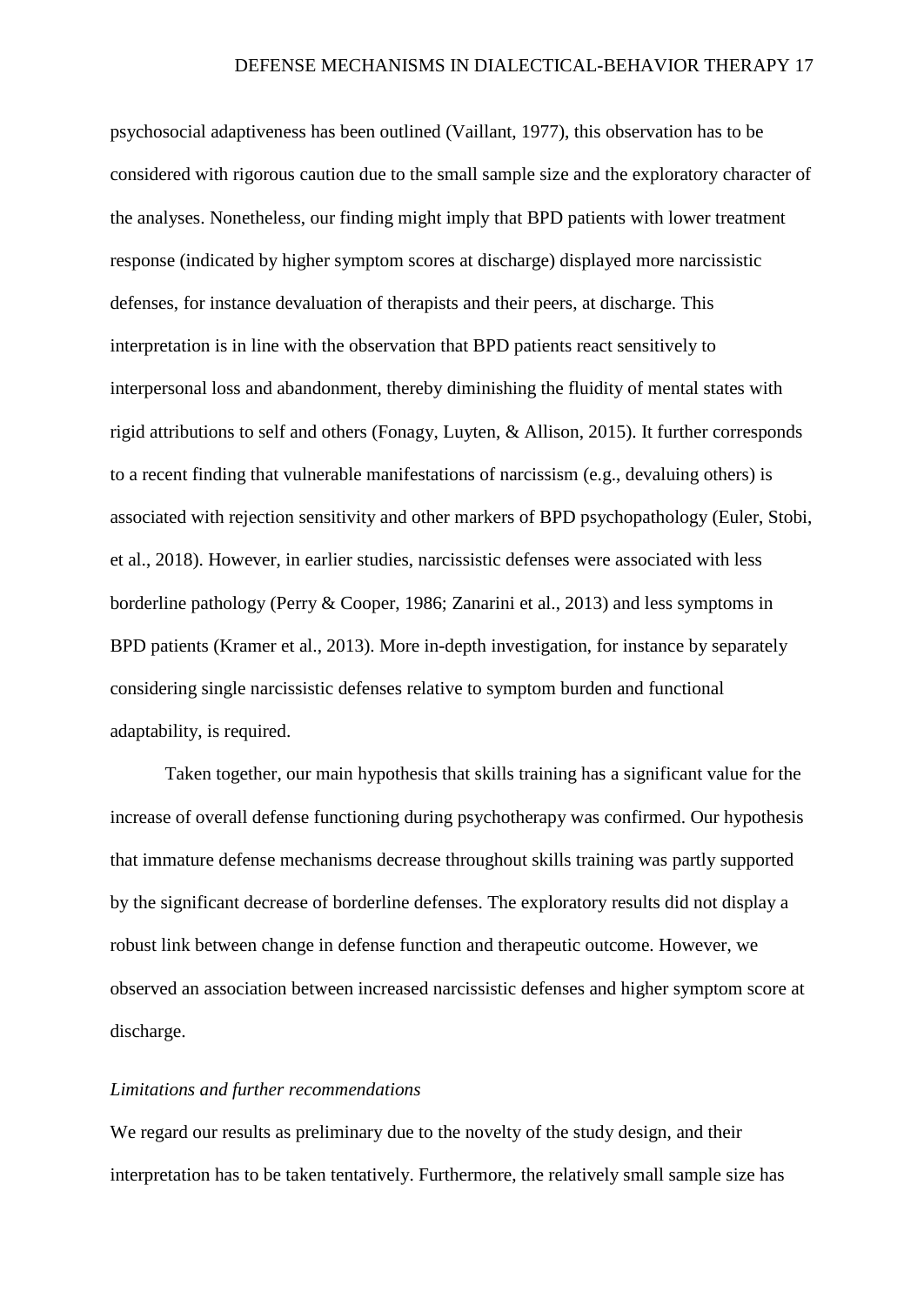been taken into account during the analysis and interpretation of our findings. We focused on a rather brief course of DBT skills training, so knowledge about longer-term effects as well as about standard DBT including individual therapy remains open. There are however several studies showing significant effects of short-term DBT, and recent suggestions argued for investigations of shorter treatments to reflect public health conditions (Bohus et al., 2004; McMain et al., 2017; Soler et al., 2009). Finally, outcome was assessed with self-report questionnaires and these assessments were conducted shortly after the observation of defense mechanisms. Conclusions concerning the association of symptoms and narcissistic defenses were therefore drawn tentatively.

As in any add-on design, the observed effect on defenses might partially be due to increased attention or time received via the added component. In this respect, it is important to note that the patients in TAU were guaranteed to receive DBT skills training after completing all assessments. We thereby attempted to reduce unspecific effects such as attention or expectation biases. The beneficial effects of skills training might also be attributed to the group setting per se, since group cohesiveness has been highlighted as an effective factor of group therapies for personality disorders (Smith, Barrett, Benjamin, & Barber, 2006). For instance, BPD group treatment is effective with respect to the development of more coherent images of oneself and others (Euler, Wrege, et al., 2018), which might be closely associated with a decrease of borderline defenses in BPD. To verify the specific contribution of group DBT skills training, an unspecific group intervention as control condition is required. Nonetheless, our add-on design seemed appropriate to explore the additive value of DBT skills training under naturalistic conditions (Kramer et al., 2016). A baseline TAU is superior to wait-list control for ethical reasons and is seen as methodologically sound (Elliott & Brown, 2002; Safer & Hugo, 2006).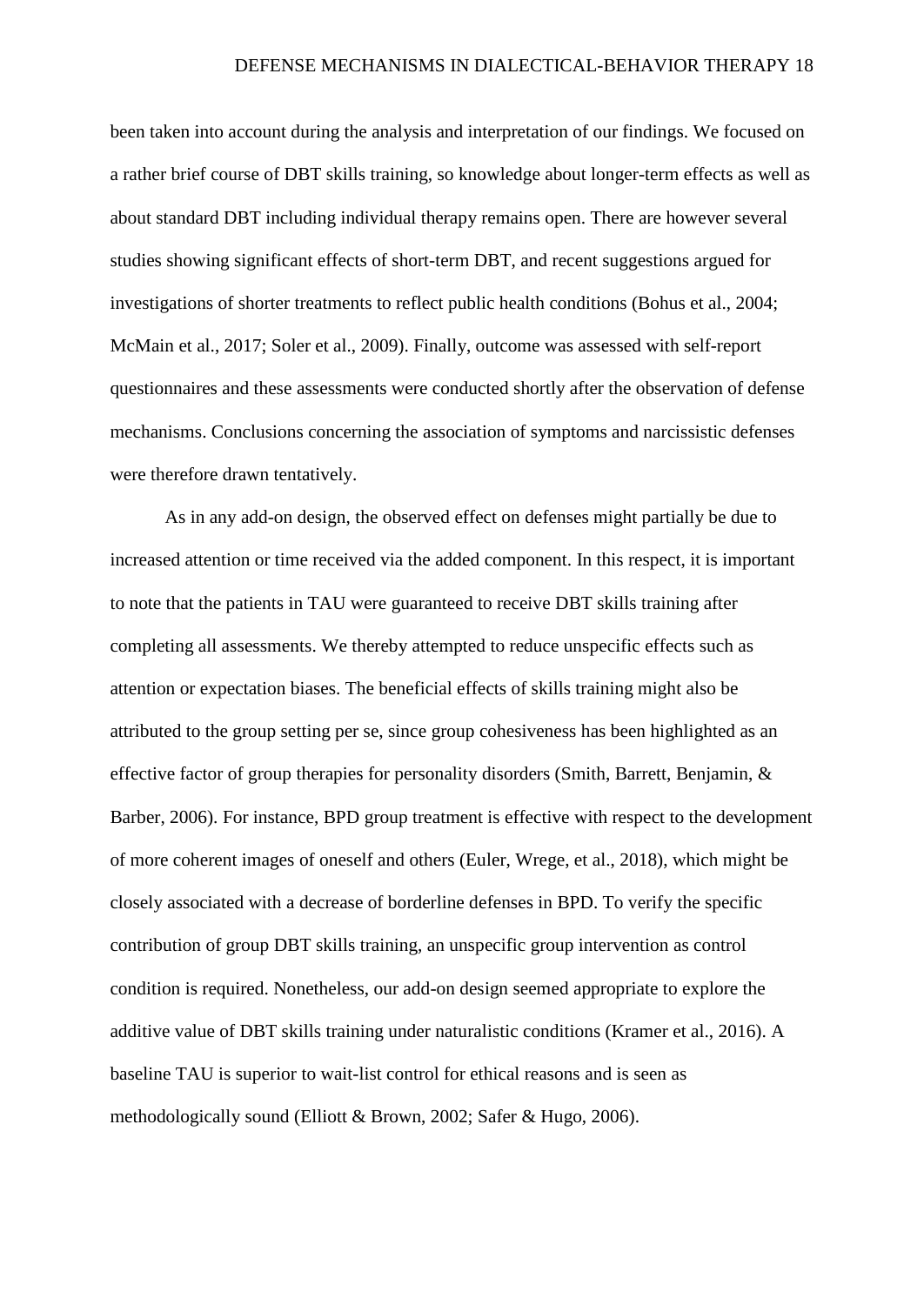There are several potential biases when rating defenses on the basis of verbatim transcripts. Although all raters were blinded for the condition, blinding might have been uncovered in some cases by the content of the interviews. Moreover, there is a number of alternative approaches to investigate a patients' transcribed narrative to explore the linguistic expression of psychopathological mental processes (Boothe, Grimm, Hermann, & Luder, 2010; Tausczik & Pennebaker, 2010). However, our interest focused on defenses, and the DMRS is a validated instrument to investigate verbatim transcripts according to a highly standardized procedure.

Further studies examining defense mechanisms in longer-term behavioral treatments may help to determine effects of treatment length. Research on the assessment of defense mechanisms in different DBT settings, e.g., stand-alone skills training vs. other group therapies, DBT standard, or individual therapy would help to confirm and extend our preliminary results. Larger samples – determined by a power analysis – would further strengthen the methodology. They would also permit subgroup analyses to disentangle associated psychological factors. Assessments at multiple time points during therapy might clarify symptomatic fluctuations and levels of adaptiveness in their interplay with defense mechanisms.

## *Conclusion*

Our study illustrates that DBT skills training improves defense function and affects immature defense mechanisms in BPD patients. The results indicate that beneficial effects on defenses are not limited to long-term psychodynamic psychotherapy but also occur in treatments with different underlying theories and aims. However, the classification as a transtheoretical mechanism of change remains preliminary until the association with symptom outcome has been more clearly investigated.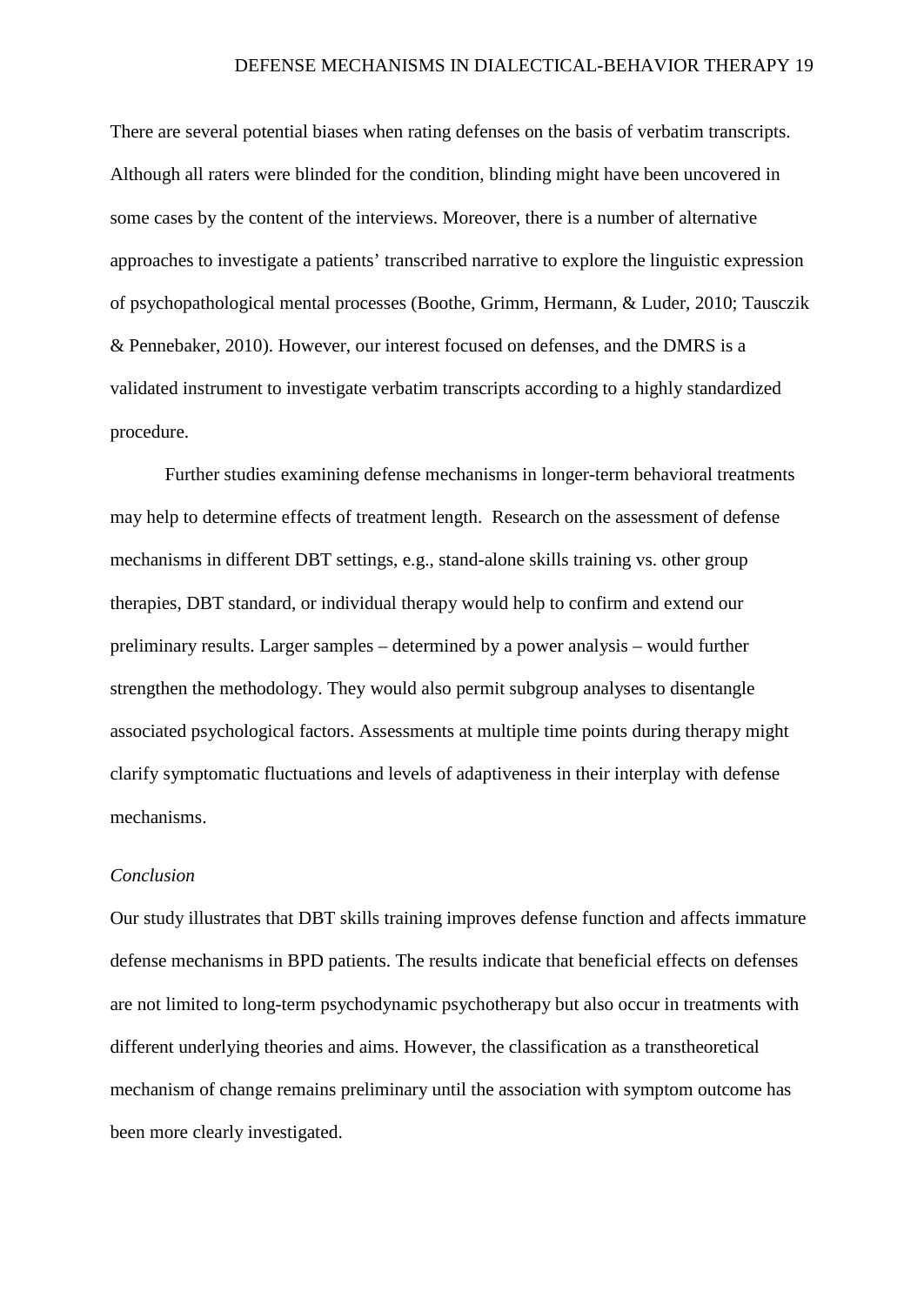## DEFENSE MECHANISMS IN DIALECTICAL-BEHAVIOR THERAPY 20

We suggest defense mechanisms as useful for further investigations on integrative process mechanisms in BPD treatments and encourage clinicians and researchers to consider defensive functioning beyond psychodynamic settings. By providing a broader variety of conceptual perspectives, our understanding of mechanisms in psychotherapy for BPD might be significantly improved.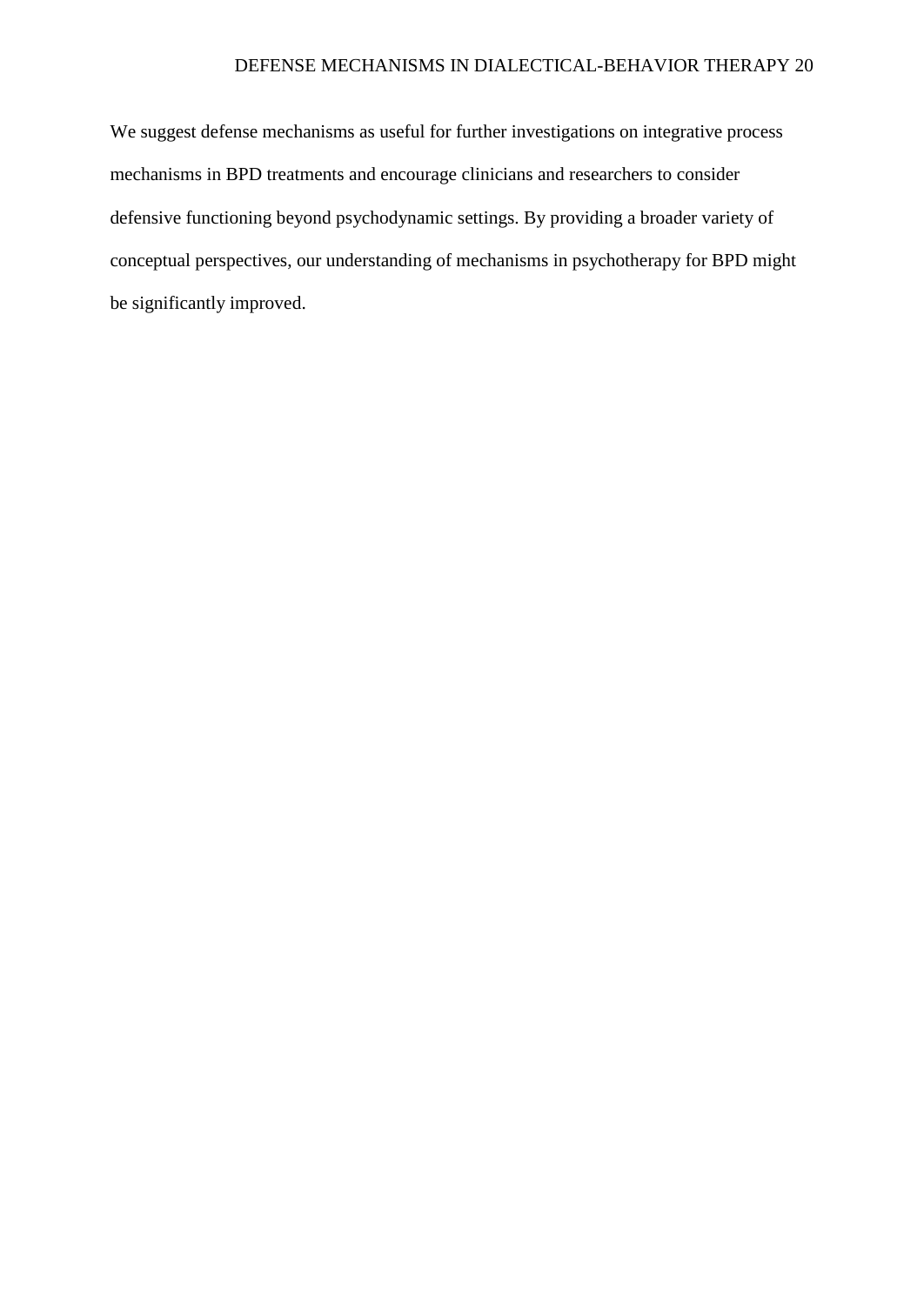## References

- Albucher, R. C., Abelson, J. L., & Nesse, R. M. (1998). Defense mechanism changes in successfully treated patients with obsessive-compulsive disorder. *American Journal of Psychiatry, 155*(4), 558-559. doi:10.1176/ajp.155.4.558
- American Psychiatric Association (1994). *Diagnostic and statistical manual of mental disorders: DSM-IV.* Washington, DC: American Psychiatric Association.
- American Psychiatric Association (2013). *Diagnostic and statistical manual of mental disorders (DSM-5®)*. Washington, D.C.: American Psychiatric Pub.
- Babl, A. (2017, 28 September 2017). *Everybody gets better, same but different? A review and meta-analysis of changes in defense mechanisms in psychotherapy studies of patients with PD vs. non-PD and its predictive value for therapy outcome.* Paper presented at the International Society for the Study of Personality Disorders (ISSPD) 2017 XVth Congress - "Personality Disorders, Functioning and Health", Heidelberg, Germany.
- Barber, J. P., Muran, J. C., McCarthy, K. S., & Keefe, R. J. (2013). Research on psychodynamic therapies. In M. J. Lambert (Ed.), *Bergin and Garfield's handbook of psychotherapy and behavior change* (6th ed., pp. 443-494). New York: Wiley.
- Bateman, A., Campbell, C., Luyten, P., & Fonagy, P. (2017). A mentalization-based approach to common factors in the treatment of borderline personality disorder. *Current Opinion in Psychology, 21*, 44-49. doi:10.1016/j.copsyc.2017.09.005
- Bateman, A., Gunderson, J., & Mulder, R. (2015). Treatment of personality disorder. *Lancet, 385*(9969), 735-743. doi:10.1016/S0140-6736(14)61394-5
- Bohus, M., Haaf, B., Simms, T., Limberger, M. F., Schmahl, C., Unckel, C., . . . Linehan, M. M. (2004). Effectiveness of inpatient dialectical behavioral therapy for borderline personality disorder: A controlled trial. *Behaviour Research and Therapy, 42*(5), pp. doi:10.1016/S0005-7967%2803%2900174-8 15033496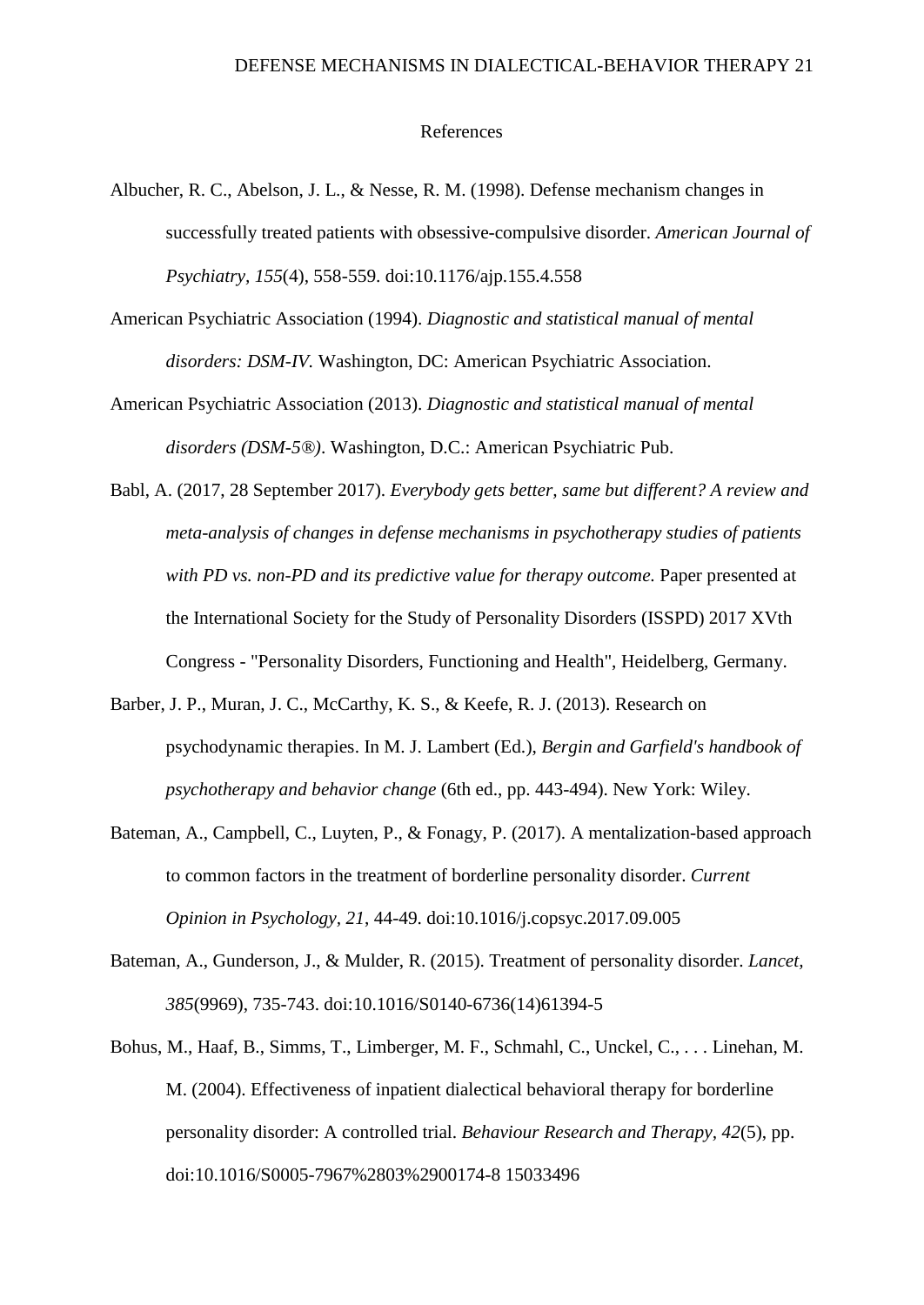- Bohus, M., Kleindienst, N., Limberger, M. F., Stieglitz, R. D., Domsalla, M., Chapman, A. L., . . . Wolf, M. (2009). The short version of the Borderline Symptom List (BSL-23): development and initial data on psychometric properties. *Psychopathology, 42*(1), 32- 39. doi:10.1159/000173701
- Bond, M. (1990). Are "borderline defenses" specific for borderline personality disorders? *Journal of Personality Disorders, 4*(3), 251-256. doi:10.1521/pedi.1990.4.3.251
- Bond, M., Paris, J., & Zweig-Frank, H. (1994). Defense styles and borderline personality disorder. *Journal of Personality Disorders, 8*(1), 28-31. doi:10.1521/pedi.1994.8.1.28
- Bond, M., & Perry, J. C. (2004). Long-term changes in defense styles with psychodynamic psychotherapy for depressive, anxiety, and personality disorders. *American Journal of Psychiatry, 161*(9), 1665-1671. doi:10.1176/appi.ajp.161.9.1665
- Boothe, B., Grimm, G., Hermann, M.-L., & Luder, M. (2010). JAKOB narrative analysis: The psychodynamic conflict as a narrative model. *Psychotherapy Research, 20*(5), 511-525. doi:10.1080/10503307.2010.490244 20645220
- Boritz, T., Barnhart, R., Eubanks, C. F., & McMain, S. F. (2018). Alliance Rupture and Resolution in Dialectical Behavior Therapy for Borderline Personality Disorder. *Journal of Personality Disorders, 32*(Supplement), 115-128. doi:10.1521/pedi.2018.32.supp.115
- Clarkin, J. F., & Levy, K. N. (2006). Psychotherapy for patients with borderline personality disorder: focusing on the mechanisms of change. *Journal of Clinical Psychology, 62*(4), 405-410. doi:10.1002/jclp.20238
- Cramer, P. (1998). Coping and defense mechanisms: What's the difference? *Journal of Personality, 66*(6), 919-946. doi:10.1111/1467-6494.00037
- Cristea, I. A., Gentili, C., Cotet, C. D., Palomba, D., Barbui, C., & Cuijpers, P. (2017). Efficacy of Psychotherapies for Borderline Personality Disorder: A Systematic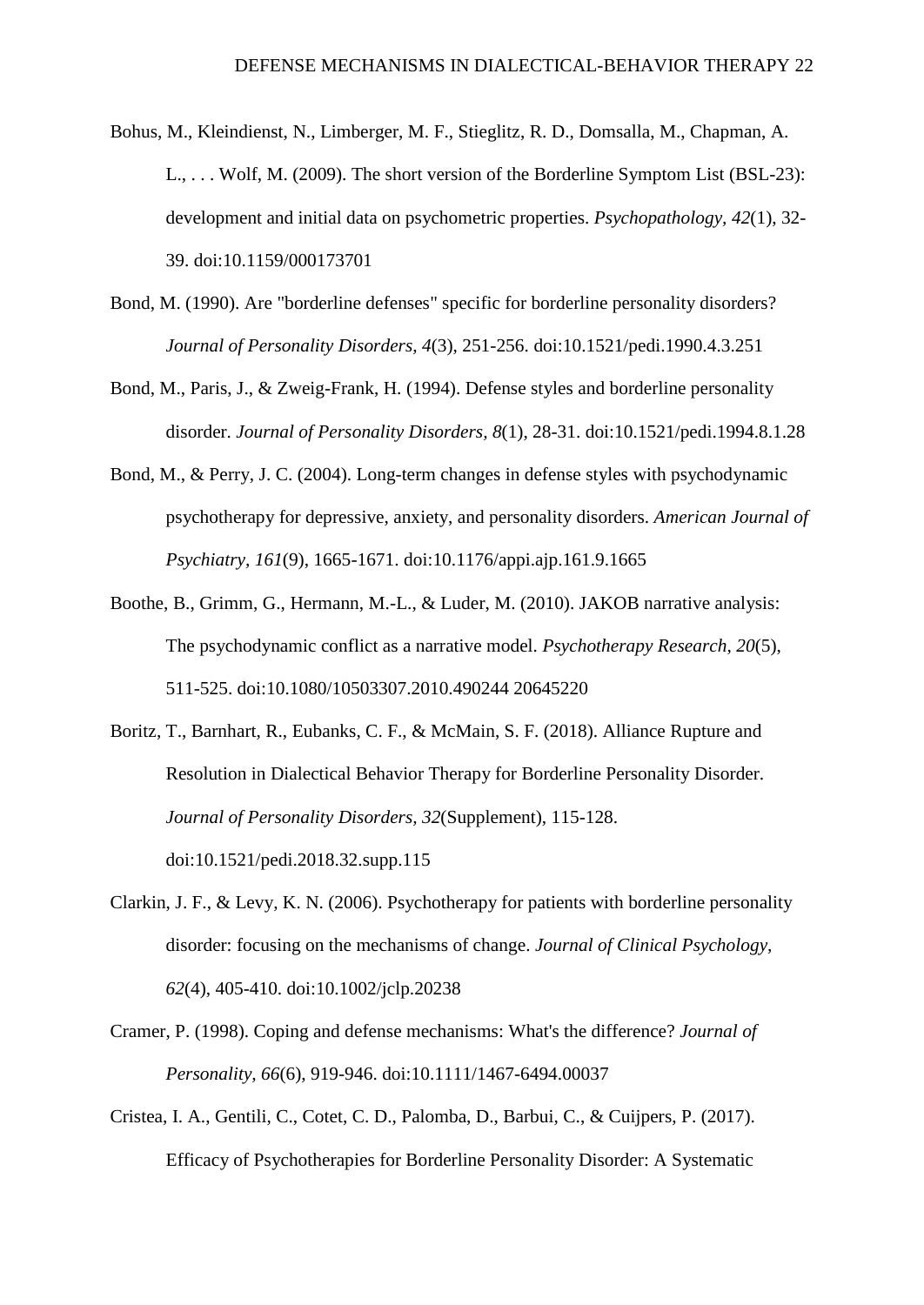Review and Meta-analysis. *JAMA Psychiatry, 74*(4), 319-328.

doi:10.1001/jamapsychiatry.2016.4287

- Dimaggio, G., Nicolo, G., Semerari, A., & Carcione, A. (2013). Investigating the personality disorder psychotherapy process: the roles of symptoms, quality of affects, emotional dysregulation, interpersonal processes, and mentalizing. *Psychotherapy Research, 23*(6), 624-632. doi:10.1080/10503307.2013.845921
- Drapeau, M., De Roten, Y., Perry, J. C., & Despland, J.-N. (2003). A Study of Stability and Change in Defense Mechanisms During a Brief Psychodynamic Investigation. *Journal of Nervous and Mental Disease, 191*(8), 496-502. doi:10.1097/01.nmd.0000082210.76762.ec 12972851
- Elliott, S. A., & Brown, J. S. L. (2002). What are we doing to waiting list controls? *Behaviour Research and Therapy, 40*(9), 1047-1052. doi:10.1016/S0005-7967%2801%2900082- 1 12296489
- Euler, S., Stobi, D., Sowislo, J., Ritzler, F., Huber, C. G., Lang, U. E., . . . Walter, M. (2018). Grandiose and Vulnerable Narcissism in Borderline Personality Disorder. *Psychopathology, 51*(2), 110-121. doi:10.1159/000486601
- Euler, S., Wrege, J., Busmann, M., Lindenmeyer, H. J., Sollberger, D., Lang, U. E., ... Walter, M. (2018). Exclusion-Proneness in Borderline Personality Disorder Inpatients Impairs Alliance in Mentalization-Based Group Therapy. *Frontiers in Psychology, 9*, 824.
- First, M. B., & Gibbon, M. (2004). The structured clinical interview for DSM-IV axis I disorders (SCID-I) and the structured clinical interview for DSM-IV axis II disorders (SCID-II). In M. J. Hilsenroth & D. L. Segal (Eds.), *Comprehensive Handbook of Psychological Assessment, Volume 2: Personality Assessment* (pp. 134-143). Hoboken, New Jersey: John Wiley & Sons, Inc.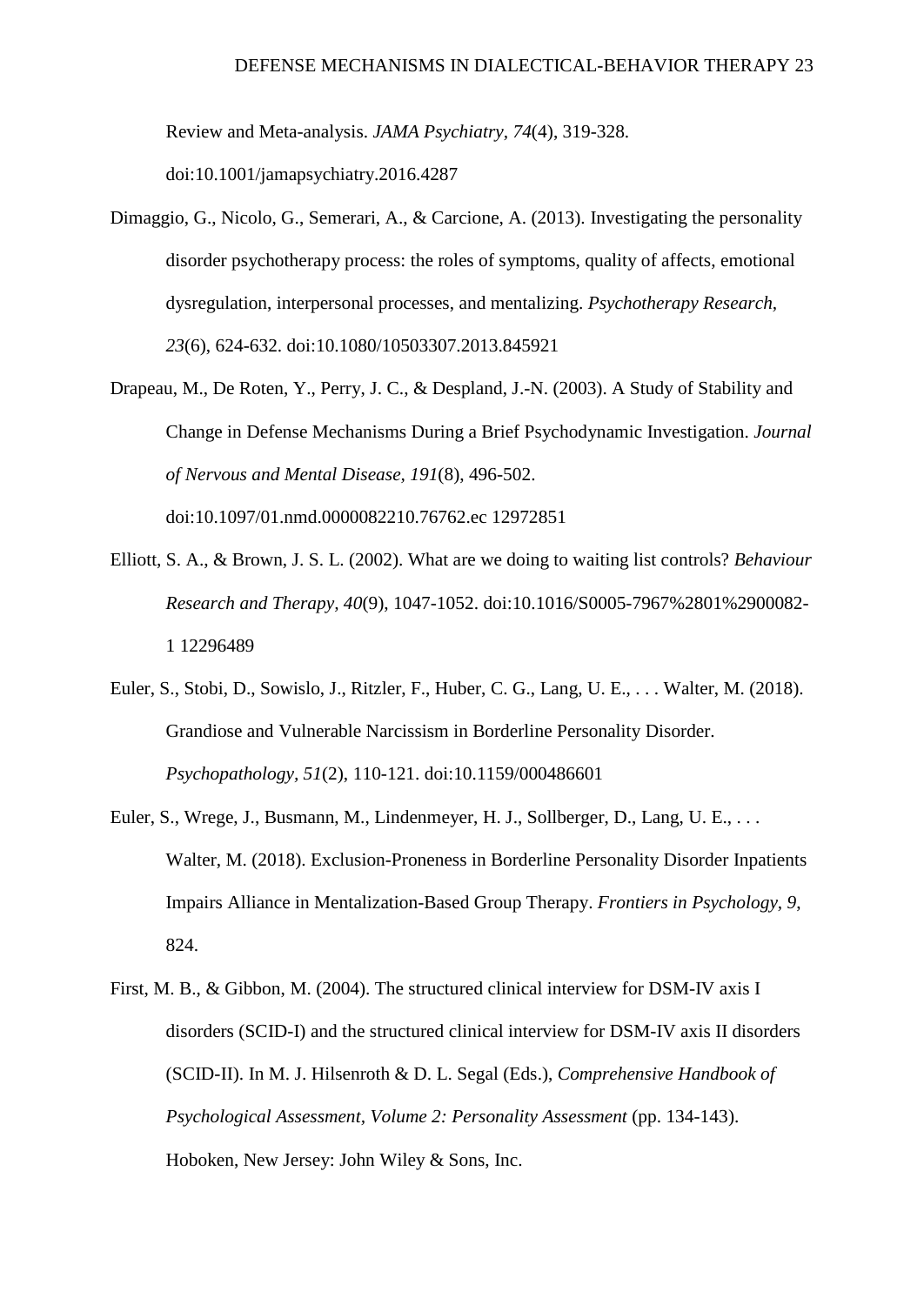- Fischer-Kern, M., Doering, S., Taubner, S., Horz, S., Zimmermann, J., Rentrop, M., ... Buchheim, A. (2015). Transference-focused psychotherapy for borderline personality disorder: change in reflective function. *British Journal of Psychiatry, 207*(2), 173-174. doi:10.1192/bjp.bp.113.143842
- Fleishman, J. A. (1984). Personality characteristics and coping patterns. *Journal of Health and Social Behavior, 25*(2), 229-244. doi:10.2307/2136671
- Fonagy, P., Luyten, P., & Allison, E. (2015). Epistemic Petrification and the Restoration of Epistemic Trust: A New Conceptualization of Borderline Personality Disorder and Its Psychosocial Treatment. *Journal of Personality Disorders, 29*(5), 575-609. doi:10.1521/pedi.2015.29.5.575
- Forster, C., Berthollier, N., & Rawlinson, D. (2014). A systematic review of potential mechanisms of change in psychotherapeutic interventions for personality disorder. *Journal of Psychology & Psychotherapy, 4*(1), 1.
- Freud, A. (1936). *The ego and the defense mechanisms*. The ego and the defense mechanisms. 208 pp. Oxford, England: Int Psychoanal Verlag; England.
- Gunderson, J. G., & Links, P. S. (2008). *Borderline personality disorder. A clinical guide*. Arlington, VA: American Psychiatric Pub.
- Heldt, E., Blaya, C., Kipper, L., Salum, G. A., Otto, M. W., & Manfro, G. G. (2007). Defense mechanisms after brief cognitive-behavior group therapy for panic disorder: one-year follow-up. *The Journal of Nervous and Mental Disease, 195*(6), 540-543. doi:10.1097/NMD.0b013e318064e7c4
- Hersoug, A. G., Sexton, H. C., & Hoglend, P. (2002). Contribution of defensive functioning to the quality of working alliance and psychotherapy outcome. *American Journal of Psychotherapy, 56*(4), 539-554.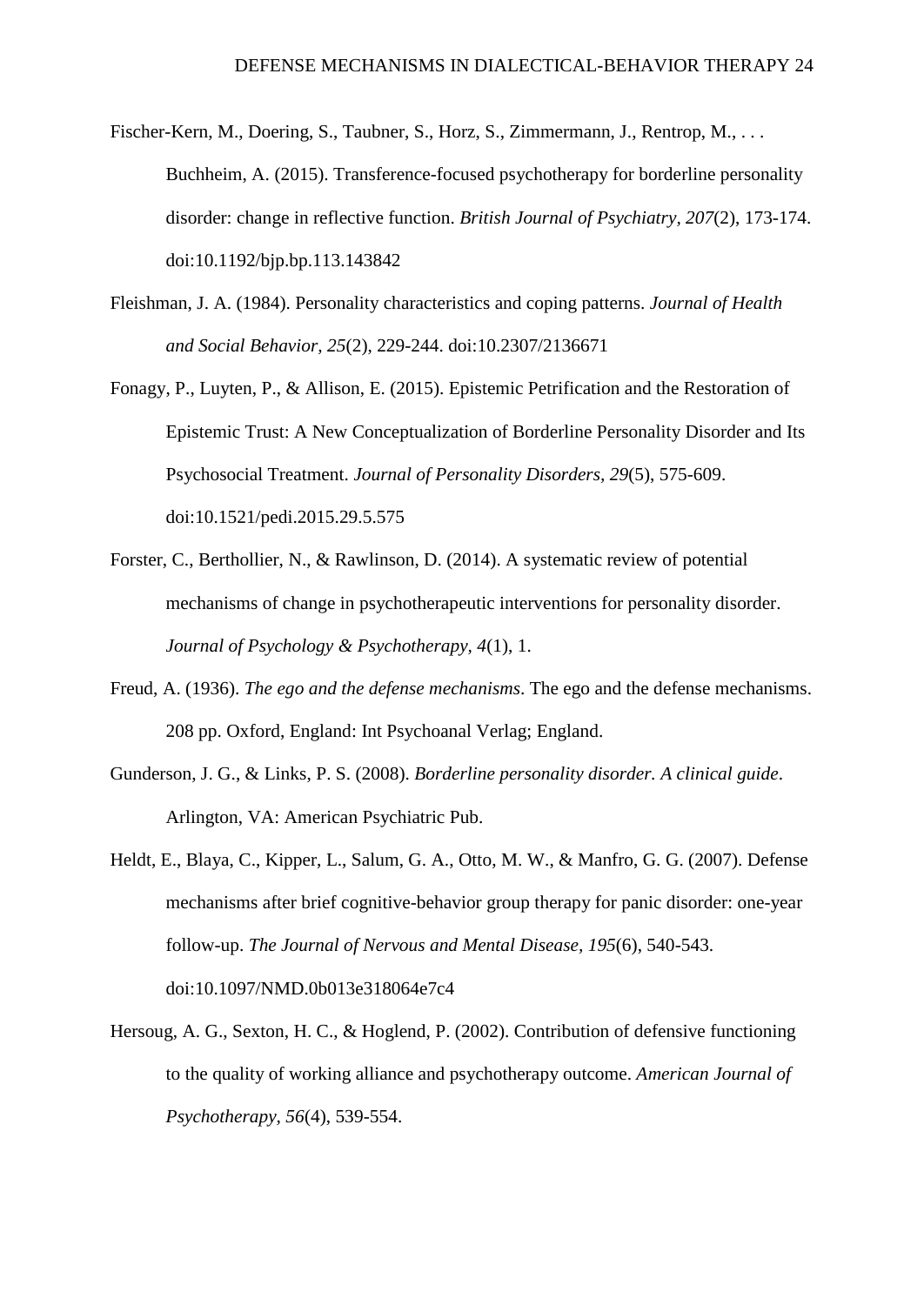- Hill, R., Tasca, G. A., Presniak, M. D., Francis, K., Palardy, M., Grenon, R., . . . Bissada, H. (2015). Changes in defense mechanism functioning during group therapy for bingeeating disorder. *Psychiatry: Interpersonal and Biological Processes, 78*(1), 75-88.
- Johansen, P. O., Krebs, T. S., Svartberg, M., Stiles, T. C., & Holen, A. (2011). Change in defense mechanisms during short-term dynamic and cognitive therapy in patients with cluster C personality disorders. *The Journal of Nervous and Mental Disease, 199*(9), 712-715. doi:10.1097/NMD.0b013e318229d6a7
- Kazdin, A. E. (2007). Mediators and mechanisms of change in psychotherapy research. *Annual Review of Clinical Psychology, 3*, 1-27. doi:10.1146/annurev.clinpsy.3.022806.091432
- Kazdin, A. E. (2009). Understanding how and why psychotherapy leads to change. *Psychother Res, 19*(4-5), 418-428. doi:10.1080/10503300802448899
- Kernberg, O. F. (1985). *Borderline conditions and pathological narcissism*. Lanham, MD: Rowman & Littlefield.
- Koenigsberg, H. W., Harvey, P. D., Mitropoulou, V., New, A. S., Goodman, M., Silverman, J., . . . Siever, L. J. (2001). Are the interpersonal and identity disturbances in the borderline personality disorder criteria linked to the traits of affective instability and impulsivity? *Journal of Personality Disorders, 15*(4), 358-370.
- Kramer, U. (2010a). Coping and defence mechanisms: what's the difference?--second act. *Psychology and Psychotherapy, 83*(Pt 2), 207-221. doi:10.1348/147608309X475989
- Kramer, U. (2010b). Defence and coping in bipolar affective disorder: stability and change of adaptational processes. *British Journal of Clinical Psychology, 49*(Pt 3), 291-306. doi:10.1348/014466509X457397
- Kramer, U. (2017a). Personality, personality disorders, and the process of change. *Psychotherapy Research*, 1-13. doi:10.1080/10503307.2017.1377358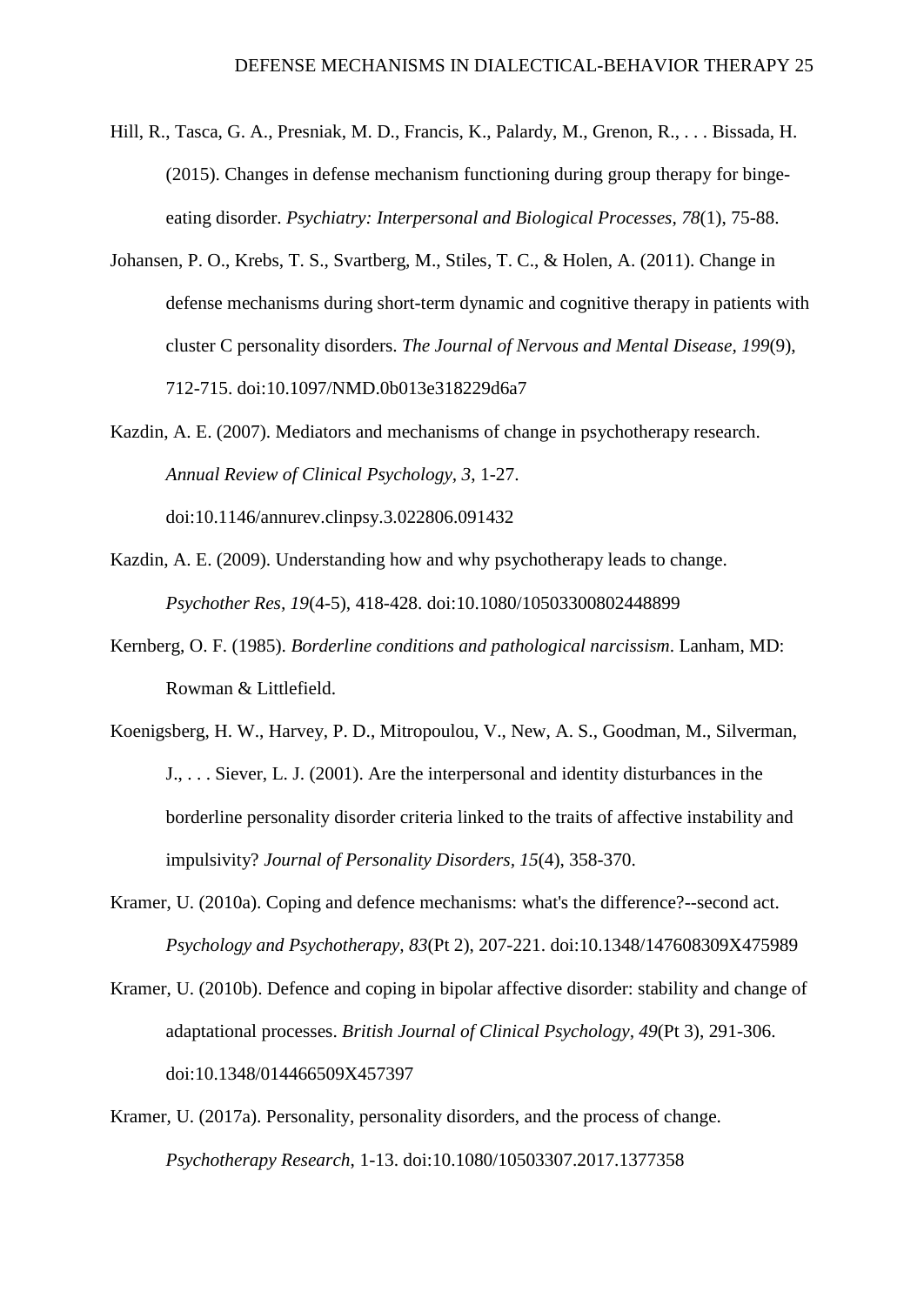- Kramer, U. (2017b). The Role of Coping Change in Borderline Personality Disorder: A Process-Outcome Analysis on Dialectical-Behaviour Skills Training. *Clinical Psychology & Psychotherapy, 24*(2), 302-311. doi:10.1002/cpp.2017
- Kramer, U. (2018). Mechanisms of Change in Treatments of Personality Disorders: Introduction to the Special Section. *Journal of Personality Disorders, 32*(Supplement), 1-11. doi:10.1521/pedi.2018.32.supp.1
- Kramer, U., Berney, S., de Roten, Y., & Despland, J.-N. (2012). Psychotherapy and defense mechanisms. *Revue Quebecoise de Psychologie, 33*(3), pp.
- Kramer, U., de Roten, Y., Perry, J. C., & Despland, J.-N. (2013). Beyond splitting: Observerrated defense mechanisms in borderline personality disorder. *Psychoanalytic Psychology, .30*(1), pp. doi:10.1037/a0029463
- Kramer, U., Despland, J. N., Michel, L., Drapeau, M., & de Roten, Y. (2010). Change in defense mechanisms and coping over the course of short-term dynamic psychotherapy for adjustment disorder. *Journal of Clinical Psychology, 66*(12), 1232-1241. doi:10.1002/jclp.20719
- Kramer, U., Pascual-Leone, A., Berthoud, L., de Roten, Y., Marquet, P., Kolly, S., . . . Page, D. (2016). Assertive Anger Mediates Effects of Dialectical Behaviour-informed Skills Training for Borderline Personality Disorder: A Randomized Controlled Trial. *Clinical Psychology & Psychotherapy, 23*(3), 189-202. doi:10.1002/cpp.1956
- Lambert, M. J., & Brown, G. S. (1996). Data-based management for tracking outcome in private practice. *Clinical Psychology: Science and Practice, 3*(2), pp. doi:10.1111/j.1468-2850.1996.tb00068.x
- Leichsenring, F. (1999). Splitting: an empirical study. *Bulletin of the Menninger Clinic, 63*(4), 520-537.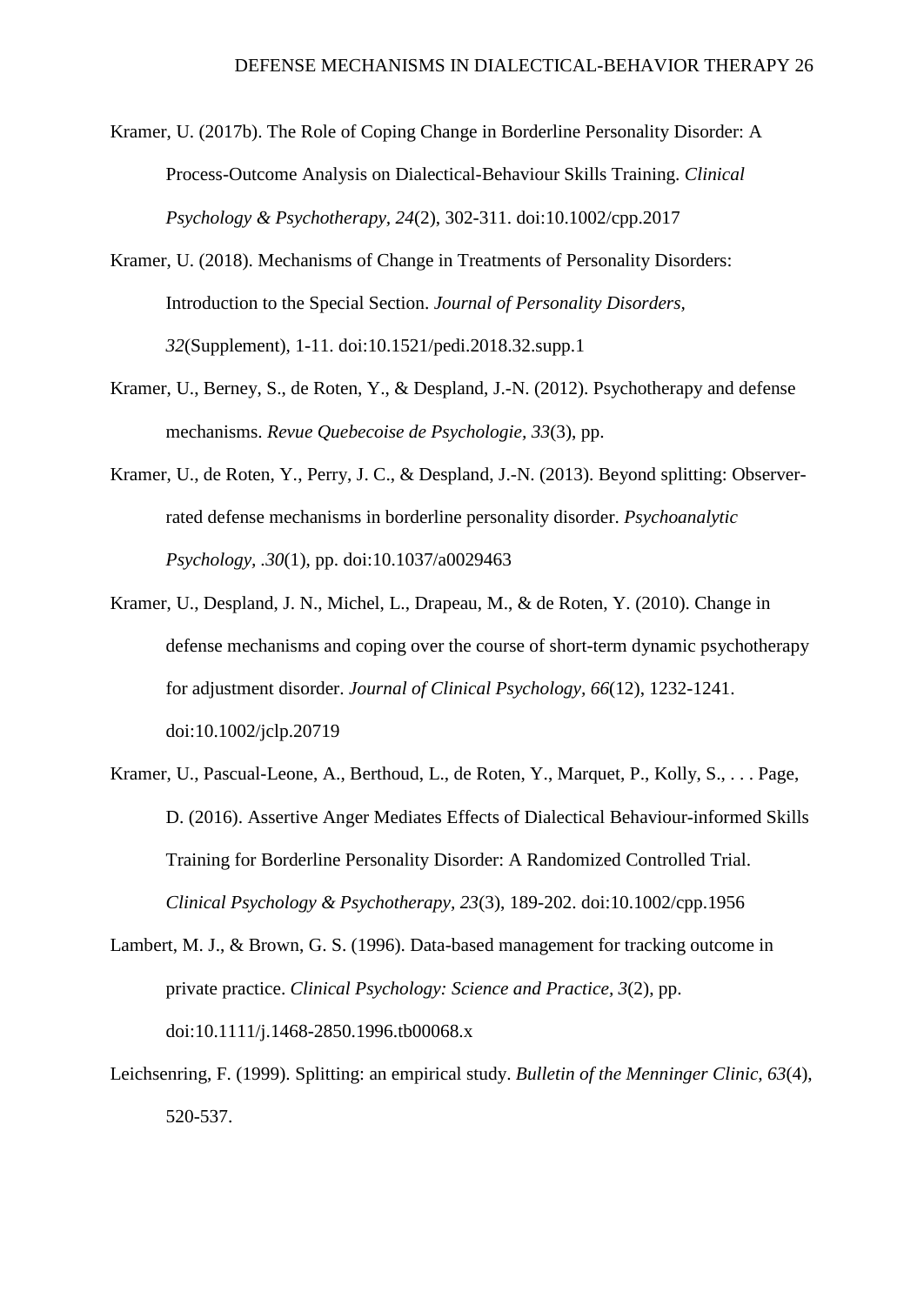- Linehan, M. M. (1993a). *Cognitive-behavioral treatment of borderline personality disorder. Diagnosis and treatment of mental disorders*. New York, NY: Guilford Press; US.
- Linehan, M. M. (1993b). *Skills training manual for treating borderline personality disorder. Diagnosis and treatment of mental disorders*. New York, NY: Guilford Press; US.

Linehan, M. M., Korslund, K. E., Harned, M. S., Gallop, R. J., Lungu, A., Neacsiu, A. D., . . . Murray-Gregory, A. M. (2015). Dialectical behavior therapy for high suicide risk in individuals with borderline personality disorder: a randomized clinical trial and component analysis. *JAMA Psychiatry, 72*(5), 475-482. doi:10.1001/jamapsychiatry.2014.3039

- Luyten, P., Lowyck, B., & Blatt, S. J. (2017). Mechanisms of change through the lens of twopolarities models of personality development: State of the art and new directions. *Psychoanalytic Inquiry, 37*(3), 179-190. doi:10.1080/07351690.2017.1285187
- Lynch, T. R., Chapman, A. L., Rosenthal, M. Z., Kuo, J. R., & Linehan, M. M. (2006). Mechanisms of change in dialectical behavior therapy: theoretical and empirical observations. *Journal of Clinical Psychology, 62*(4), 459-480. doi:10.1002/jclp.20243
- McMain, S. F., Guimond, T., Barnhart, R., Habinski, L., & Streiner, D. L. (2017). A randomized trial of brief dialectical behaviour therapy skills training in suicidal patients suffering from borderline disorder. *Acta Psychiatrica Scandinavica, 135*(2), 138-148. doi:10.1111/acps.12664
- Mergenthaler, E., & Stigler, M. (1997). Règles de transcription pour la recherche en psychothérapie (adaptation française). *Psychothérapies, 17*(2), 97-103.
- Mergenthaler, E., & Stinson, C. H. (1992). Psychotherapy transcription standards. *Psychotherapy Research, 2*(2), 125-142. doi:10.1080/10503309212331332904
- Page, D. (2010). Manuel d'animation du groupe de gestion des émotions, séance après séance. *Lausanne: Unpublished document*.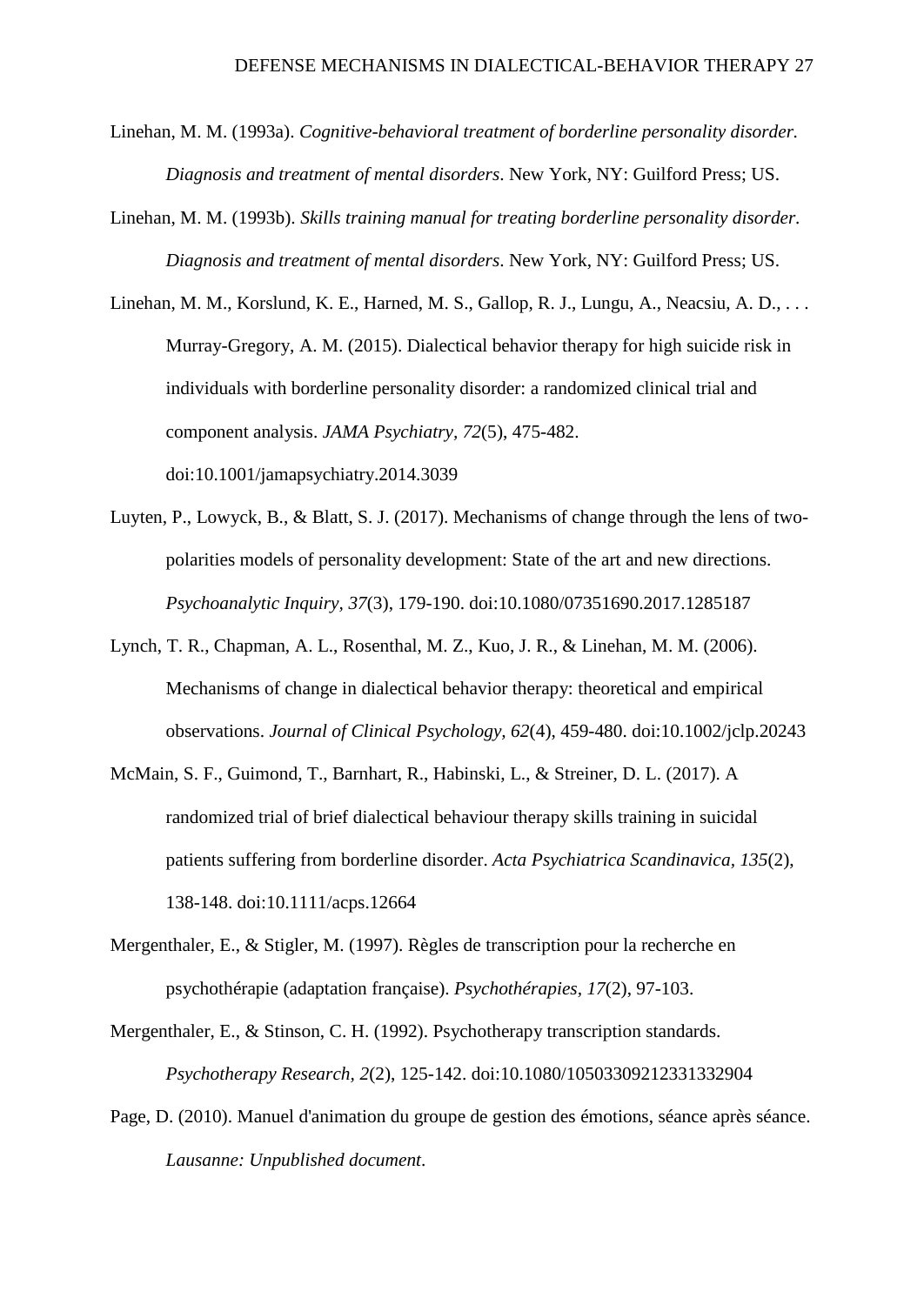- Paris, J., Zweig-Frank, H., Bond, M., & Guzder, J. (1996). Defense styles, hostility, and psychological risk factors in male patients with personality disorders. *Journal of Nervous and Mental Disease, 184*(3), 153-158. doi:10.1097/00005053-199603000- 00003 8600218
- Pasieczny, N., & Connor, J. (2011). The effectiveness of dialectical behaviour therapy in routine public mental health settings: An Australian controlled trial. *Behaviour Research and Therapy, 49*(1), 4-10. doi:10.1016/j.brat.2010.09.006 20970117
- Perry, J. C. (1988). A prospective study of life stress, defenses, psychotic symptoms, and depression in borderline and antisocial personality disorders and bipolar type II affective disorder. *Journal of Personality Disorders, 2*(1), 49-59. doi:10.1521/pedi.1988.2.1.49
- Perry, J. C. (1990). *Defense mechanism rating scale*. Cambridge, MA: Harvard School of Medicine.
- Perry, J. C. (2001). A pilot study of defenses in adults with personality disorders entering psychotherapy. *Journal of Nervous and Mental Disease, 189*(10), 651-660. doi:10.1097/00005053-200110000-00001 11708665
- Perry, J. C., Beck, S. M., Constantinides, P., & Foley, J. E. (2009). Studying Change in Defensive Functioning in Psychotherapy Using the Defense Mechanism Rating Scales: Four Hypotheses, Four Cases. In R. A. Levy & J. S. Ablon (Eds.), *Handbook of Evidence-Based Psychodynamic Psychotherapy. Curent Clinical Psychiatry*: Humana Press.
- Perry, J. C., & Bond, M. (2012). Change in defense mechanisms during long-term dynamic psychotherapy and five-year outcome. *American Journal of Psychiatry, 169*(9), 916- 925. doi:10.1176/appi.ajp.2012.11091403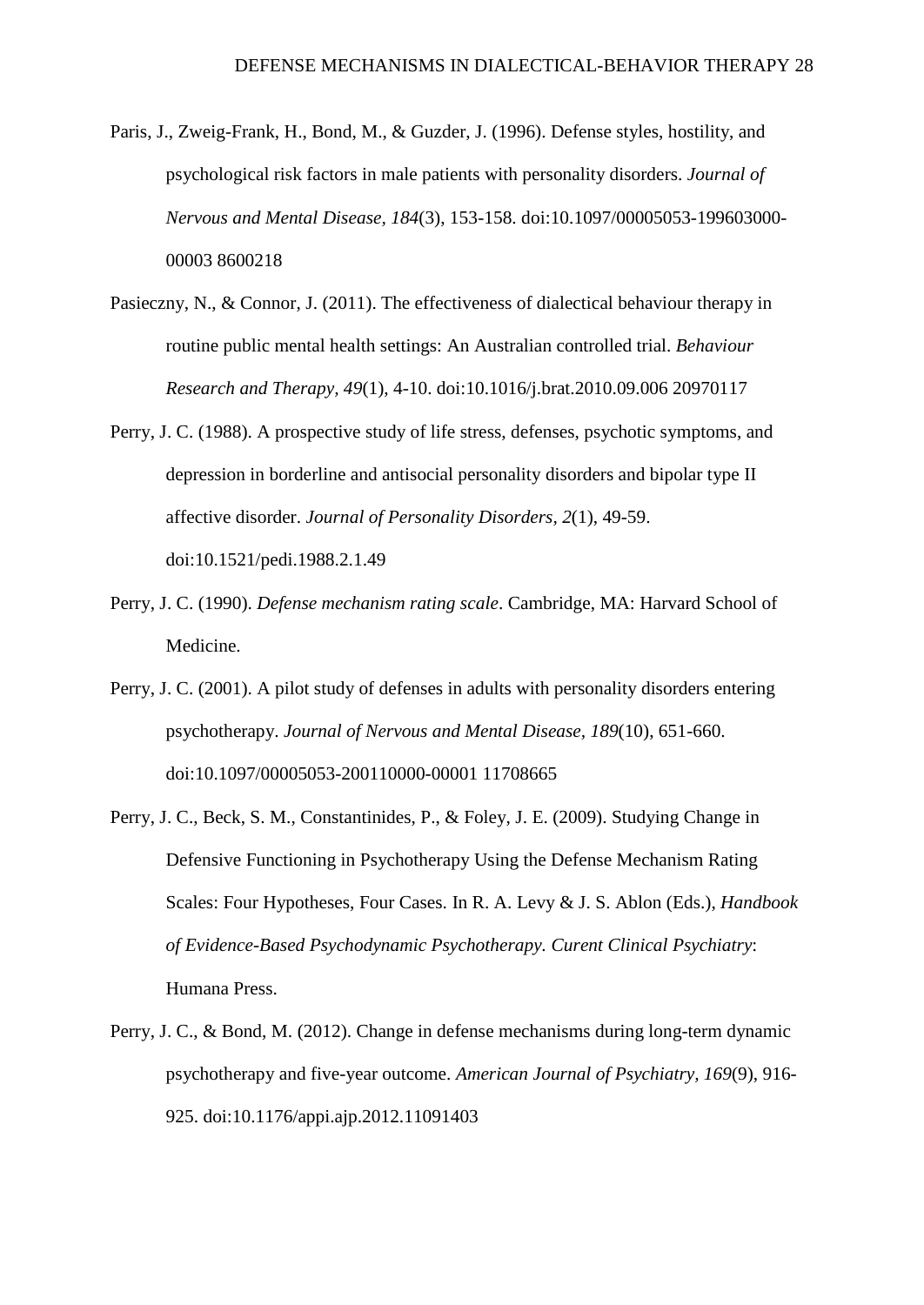- Perry, J. C., & Cooper, S. H. (1986). A preliminary report on defenses and conflicts associated with borderline personality disorder. *Journal of the American Psychoanalytical Association, 34*(4), 863-893. doi:10.1177/000306518603400405
- Perry, J. C., Fowler, J. C., & Semeniuk, T. (2005). An Investigation of Tasks and Techniques Associated With Dynamic Interview Adequacy. *Journal of Nervous and Mental Disease, 193*(2), 136-139. doi:10.1097/01.nmd.0000152785.19644.6d 15684917
- Perry, J. C., Kardos, M. E., & Pagano, C. J. (1993). The study of defenses in psychotherapy using the defense mechanism rating scales (DMRS) *The concept of defense mechanisms in contemporary psychology* (pp. 122-132). New York, NY: Springer.
- Perry, J. C., Presniak, M. D., & Olson, T. R. (2013). Defense mechanisms in schizotypal, borderline, antisocial, and narcissistic personality disorders. *Psychiatry, 76*(1), 32-52. doi:10.1521/psyc.2013.76.1.32
- Rudge, S., Feigenbaum, J. D., & Fonagy, P. (2017). Mechanisms of change in dialectical behaviour therapy and cognitive behaviour therapy for borderline personality disorder: a critical review of the literature. *Journal of Mental Health*, 1-11. doi:10.1080/09638237.2017.1322185
- Safer, D. L., & Hugo, E. M. (2006). Designing a Control for a Behavioral Group Therapy. *Behavior Therapy, 37*(2), 120-130. doi:10.1016/j.beth.2005.06.001 16823465
- Smith, T. L., Barrett, M. S., Benjamin, L. S., & Barber, J. P. (2006). Relationship factors in treating personality disorders. In L. G. Castonguay & L. E. Beztler (Eds.), *Principles of therapeutic change that work* (pp. 219-238). Oxford: Oxford University Press.
- Soler, J., Pascual, J. C., Tiana, T., Cebria, A., Barrachina, J., Campins, M. J., . . . Perez, V. (2009). Dialectical behaviour therapy skills training compared to standard group therapy in borderline personality disorder: a 3-month randomised controlled clinical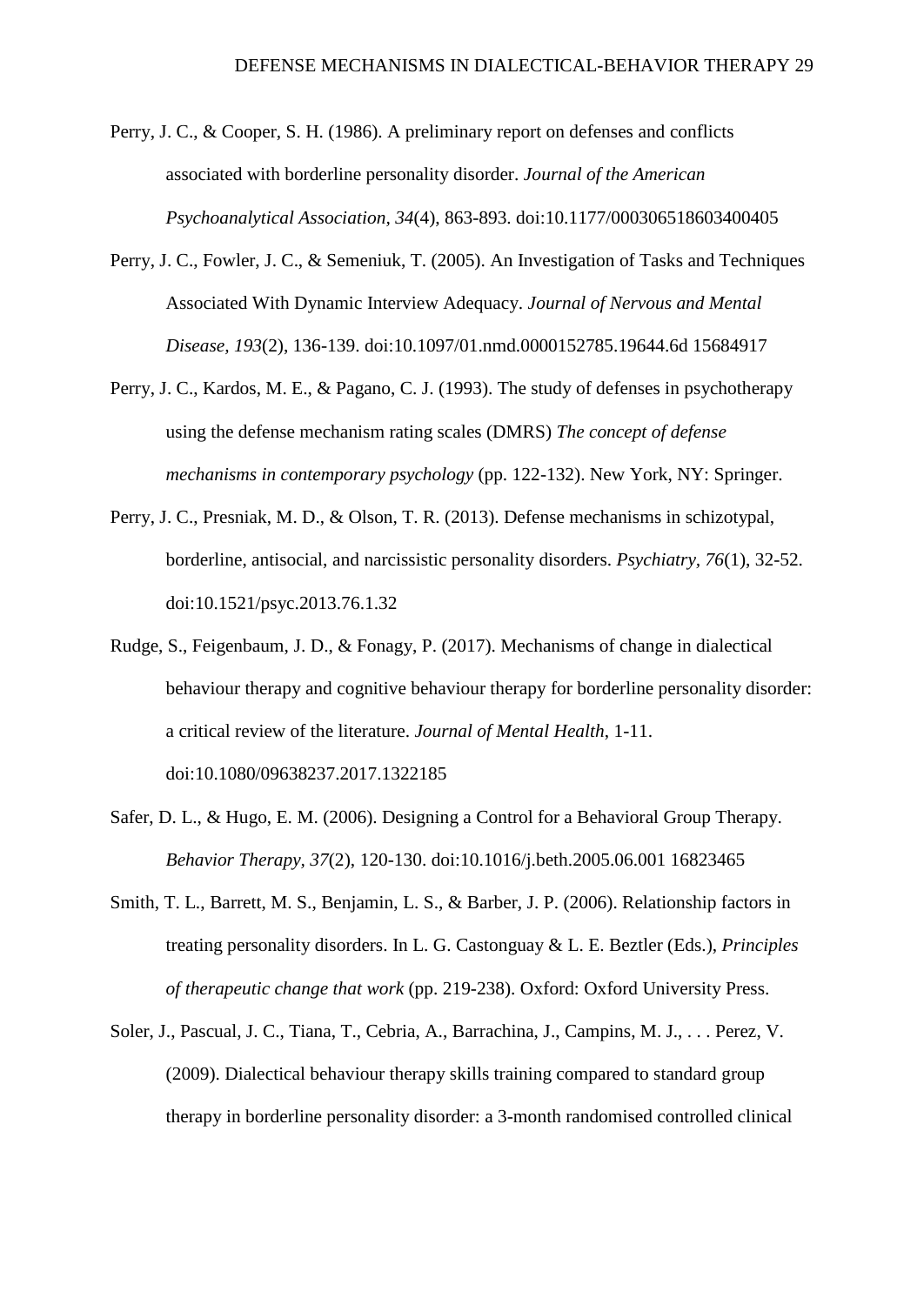trial. *Behaviour Research and Therapy, 47*(5), 353-358.

doi:10.1016/j.brat.2009.01.013

- Svartberg, M., Stiles, T. C., & Seltzer, M. H. (2004). Randomized, controlled trial of the effectiveness of short-term dynamic psychotherapy and cognitive therapy for cluster C personality disorders. *American Journal of Psychiatry, 161*(5), 810-817. doi:10.1176/appi.ajp.161.5.810
- Tausczik, Y. R., & Pennebaker, J. W. (2010). The psychological meaning of words: LIWC and computerized text analysis methods. *Journal of Language and Social Psychology, 29*(1), 24-54.
- Vaillant, G. E. (1971). Theoretical hierarchy of adaptive ego mechanisms: A 30-year followup of 30 men selected for psychological health. *Archives of General Psychiatry, 24*(2), 107-118. doi:10.1001/archpsyc.1971.01750080011003 5539856

Vaillant, G. E. (1977). *Adaptation to life*. Cambridge, MA: Harvard University Press.

- Vaillant, G. E., Bond, M., & Vaillant, C. O. (1986). An empirically validated hierarchy of defense mechanisms. *Archives of General Psychiatry, 43*(8), 786-794. doi:10.1001/archpsyc.1986.01800080072010 3729674
- van Reekum, R., Links, P. S., Mitton, M. J., Fedorov, C., & Patrick, J. (1996). Impulsivity, defensive functioning, and borderline personality disorder. *The Canadian Journal of Psychiatry, 41*(2), 81-84. doi:10.1177/070674379604100204
- Vermeersch, D. A., Lambert, M. J., & Burlingame, G. M. (2000). Outcome Questionnaire: item sensitivity to change. *Journal of Personality Assessment, 74*(2), 242-261. doi:10.1207/S15327752JPA7402\_6
- Zanarini, M. C., Frankenburg, F. R., & Fitzmaurice, G. (2013). Defense mechanisms reported by patients with borderline personality disorder and axis II comparison subjects over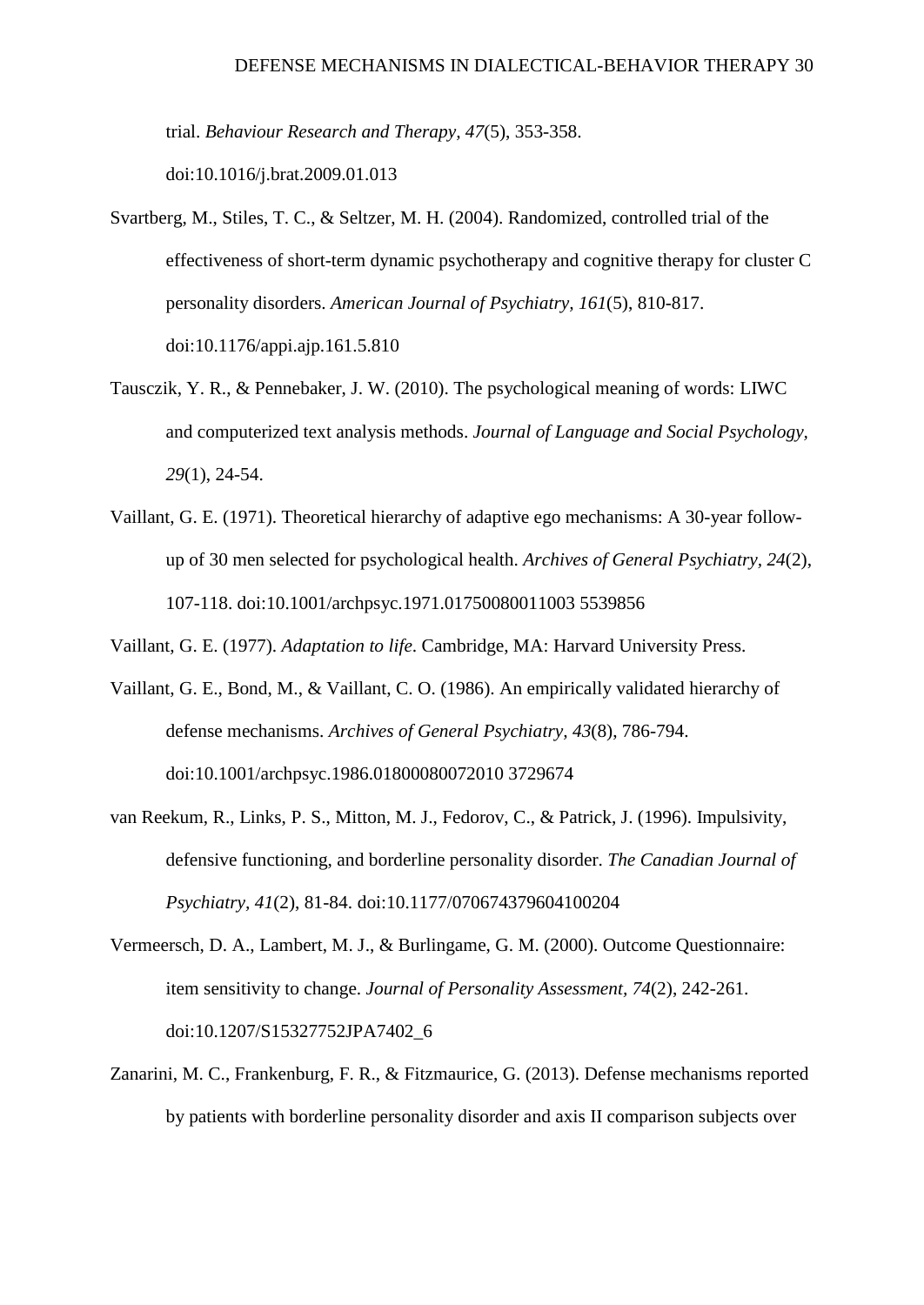16 years of prospective follow-up: description and prediction of recovery. *American Journal of Psychiatry, 170*(1), 111-120. doi:10.1176/appi.ajp.2012.12020173

Zanarini, M. C., Weingeroff, J. L., & Frankenburg, F. R. (2009). Defense mechanisms associated with borderline personality disorder. *Journal of Personality Disorders, 23*(2), 113-121. doi:10.1521/pedi.2009.23.2.113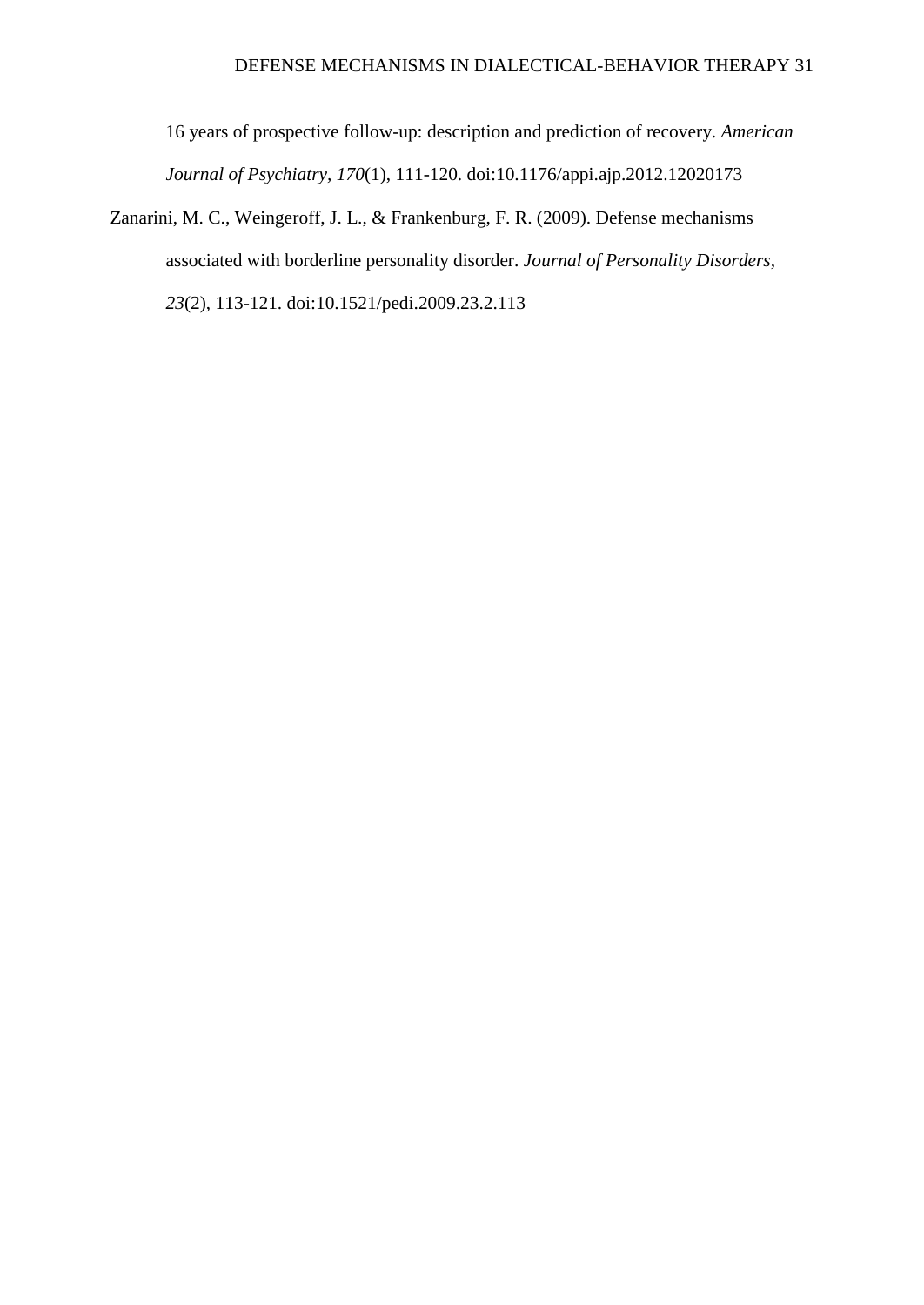| Variables                       | Condition          |                    |         |            |  |  |  |
|---------------------------------|--------------------|--------------------|---------|------------|--|--|--|
|                                 | <b>SKILLS</b>      |                    |         |            |  |  |  |
|                                 | $(n = 16)$         | $(n = 15)$         |         |            |  |  |  |
|                                 | $n\left(\%\right)$ | $n\left(\%\right)$ | $X^2$   | $p$ -value |  |  |  |
| Gender (Female)                 | 15 (94)            | 12(80)             | 0.25    | .33        |  |  |  |
| Marital status                  |                    |                    | 4.79    | .09        |  |  |  |
| Never married                   | 8(50)              | 8(53)              |         |            |  |  |  |
| Married                         | 4(25)              | 7(47)              |         |            |  |  |  |
| Separated, divorced             | 4(25)              | 0(0)               |         |            |  |  |  |
| Employment                      |                    |                    | 5.97    | .11        |  |  |  |
| Unemployed                      | 13 (81)            | 7(47)              |         |            |  |  |  |
| Protected activity              | 1(6)               | 1(7)               |         |            |  |  |  |
| Part-time                       | 3(19)              | 2(13)              |         |            |  |  |  |
| Full-time                       | 0(0)               | 4(27)              |         |            |  |  |  |
| Medication                      | 6(38)              | 7(47)              | 0.61    | .72        |  |  |  |
| <b>Current DSM-IV diagnoses</b> |                    |                    | 0.55    | .72        |  |  |  |
| Depressive disorder             | 9(56)              | 10(67)             |         |            |  |  |  |
| Anxiety disorder                | 3(19)              | 5(33)              |         |            |  |  |  |
| Eating disorder                 | 1(6)               | 3(20)              |         |            |  |  |  |
| Substance abuse                 | 4(25)              | 7(47)              |         |            |  |  |  |
| Intelligence limitation         | 1(6)               | 2(13)              |         |            |  |  |  |
| Sexual disorder                 | 1(6)               | 1(7)               |         |            |  |  |  |
| <b>Attention disorder</b>       | 2(13)              | 0(0)               |         |            |  |  |  |
| Axis II cluster A               | 1(6)               | 0(0)               |         |            |  |  |  |
| Axis II cluster B               | 3(19)              | 1(7)               |         |            |  |  |  |
| Axis II cluster C               | 3(19)              | 2(13)              |         |            |  |  |  |
|                                 | M(SD)              | M(SD)              | t(1,    | $p$ -value |  |  |  |
|                                 |                    |                    | 29)     |            |  |  |  |
| Age                             | 34.88 (9.84)       | 34.20 (9.73)       | $-0.19$ | .85        |  |  |  |
| Education (years)               | 12.75(1.95)        | 11.87(1.68)        | $-1.35$ | .19        |  |  |  |
| OQ-45 total at intake           | 91.06 (21.07)      | 91.53 (25.31)      | 0.06    | .96        |  |  |  |
| <b>BSL</b> at intake            | 1.79(0.88)         | 1.88(0.74)         | 0.30    | .76        |  |  |  |
| <b>GAF</b>                      | 71.88 (7.93)       | 72.00 (10.14)      | 0.04    | .97        |  |  |  |
| Number of BPD symptoms          | 6.69(1.45)         | 7.60(1.45)         | 1.75    | .09        |  |  |  |
| N current axis I disorder       | 1.43(1.03)         | 2.13(1.06)         | 1.85    | .07        |  |  |  |
| N current axis II disorder      | 0.62(0.96)         | 0.20(0.41)         | $-1.59$ | .12        |  |  |  |

Table 1

*Characteristics of the patients as a function of group at baseline*  $(N = 31)$ 

*Note*. All diagnostic information in co-morbidity with DSM-IV Borderline Personality Disorder (BPD). CONTROL: individual treatment as usual (TAU); SKILLS: TAU plus dialectical behavior skills training. OQ-45: Outcome Questionnaire-45.2; BSL: Borderline Symptom List; GAF: Global Assessment of Functioning.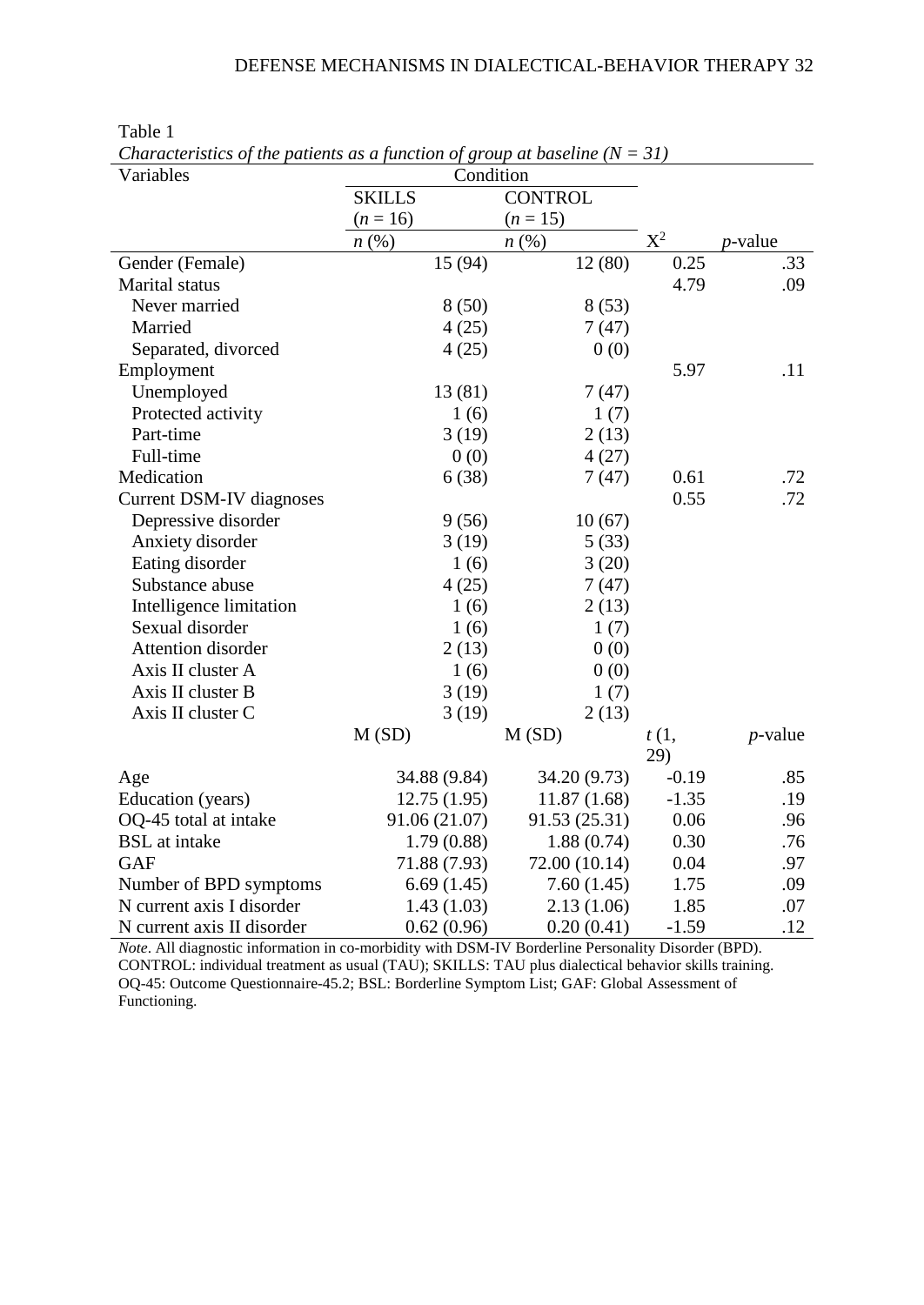# DEFENSE MECHANISMS IN DIALECTICAL-BEHAVIOR THERAPY 33

| Order | Levels of defense mechanisms and daaptiveness<br>Level of defense | Defense mechanisms                                                                 |
|-------|-------------------------------------------------------------------|------------------------------------------------------------------------------------|
|       | High adaptive                                                     | Affiliation; altruism; anticipation; humor;                                        |
|       |                                                                   | self-assertion; self-observation; sublimation;<br>suppression                      |
| 6     | Obsessional                                                       | Isolation; intellectualization; undoing                                            |
| 5     | Other neurotic                                                    | Repression; dissociation; reaction<br>formation; displacement                      |
| 4     | Minor image-distorting<br>(Narcissistic)                          | Omnipotence; idealization; devaluation of<br>self; devaluation of others           |
| 3     | Disayowal                                                         | Denial; projection; rationalization; fantasy                                       |
| 2     | Major image-distorting<br>(Borderline)                            | Splitting (others' images); splitting (self-<br>images); projective identification |
|       | Action                                                            | Acting out; passive aggression; help-<br>rejecting complaining                     |

Table 2 *Levels of defense mechanisms and adaptiveness*

*Note*. Adapted from "Change in Defense Mechanisms During Long-Term Dynamic Psychotherapy and Five-Year Outcome," by J.C. Perry and M. Bond, 2012, The American Journal of Psychiatry, 169(9), p. 918. Copyright by the American Psychiatric Association Publishing.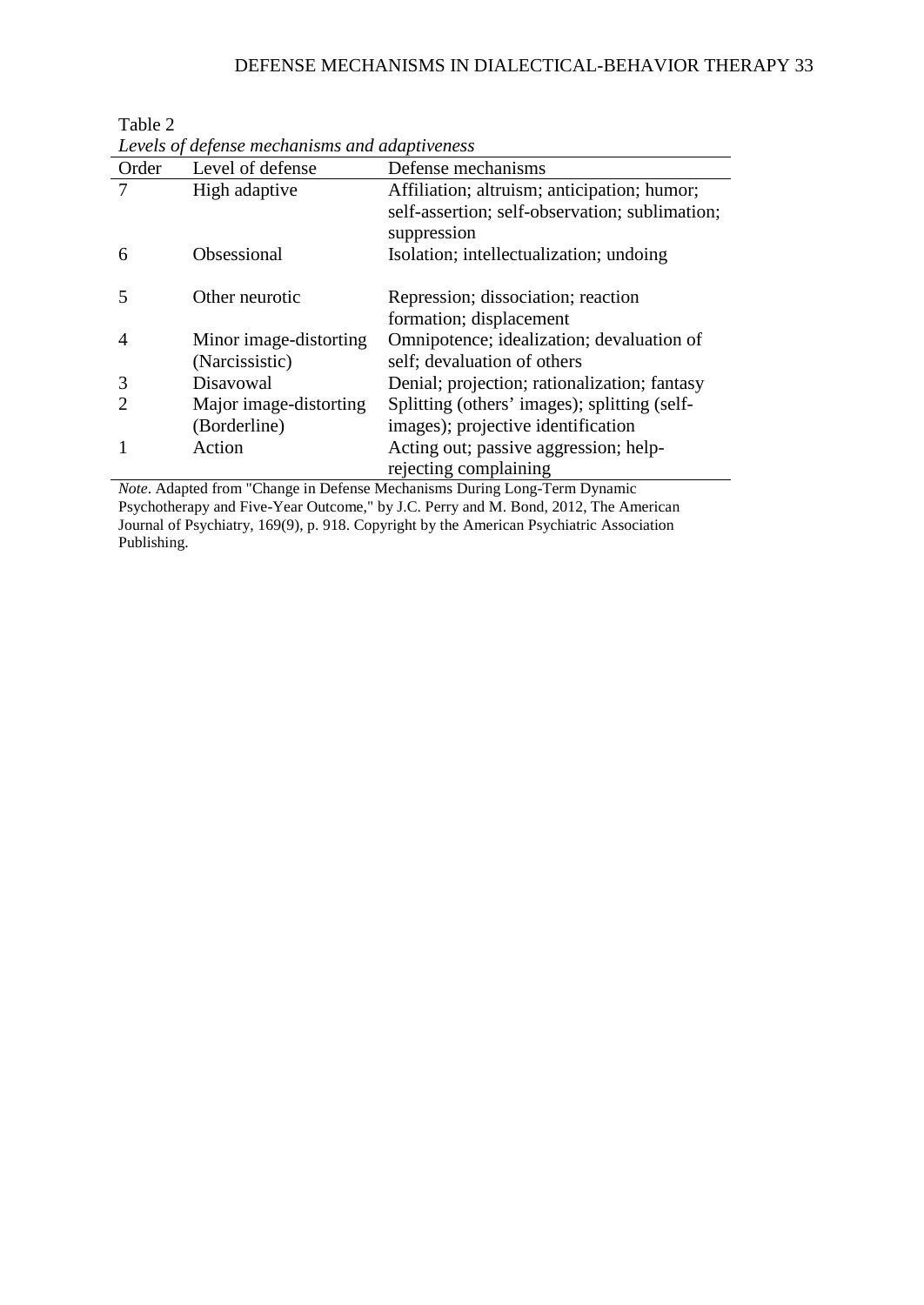| Change in defense mechanisms in borderline personality disorder over the course of didiectical-benavior skills training (iv = 51) |               |       |                |       |               |       |                |       |                  |       |                |       |               |         |
|-----------------------------------------------------------------------------------------------------------------------------------|---------------|-------|----------------|-------|---------------|-------|----------------|-------|------------------|-------|----------------|-------|---------------|---------|
| Defense                                                                                                                           | Intake        |       |                |       | Discharge     |       |                |       | Discharge-Intake |       |                |       |               |         |
| mechanism                                                                                                                         | <b>SKILLS</b> |       | <b>CONTROL</b> |       | <b>SKILLS</b> |       | <b>CONTROL</b> |       | <b>SKILLS</b>    |       | <b>CONTROL</b> |       |               |         |
|                                                                                                                                   | M             | SD    | M              | SD    | M             | SD    | M              | SD    | M                | SD    | M              | SD    | $F_{(1, 28)}$ |         |
| <b>ODF</b>                                                                                                                        | 3.41          | 0.52  | 3.81           | 0.48  | 4.13          | 0.70  | 3.84           | 0.73  | 0.72             | 0.64  | 0.37           | 0.68  | 4.57          | $.041*$ |
|                                                                                                                                   |               |       |                |       |               |       |                |       |                  |       |                |       |               |         |
| Mature                                                                                                                            | 7.05          | 6.34  | 12.49          | 9.79  | 16.12         | 8.75  | 14.41          | 10.59 | 9.08             | 9.90  | 1.92           | 12.28 | 0.78          | .384    |
| Obsessional                                                                                                                       | 15.56         | 9.98  | 17.17          | 10.58 | 20.48         | 12.57 | 14.89          | 10.53 | 4.92             | 11.09 | $-2.28$        | 15.18 | 2.20          | .149    |
| <b>Neurotic</b>                                                                                                                   | 6.45          | 5.92  | 6.93           | 5.76  | 4.46          | 5.66  | 5.43           | 7.16  | $-1.99$          | 7.61  | $-1.50$        | 9.76  | 0.17          | .682    |
| Narcissistic                                                                                                                      | 8.78          | 5.78  | 8.02           | 5.67  | 11.87         | 6.27  | 9.89           | 5.99  | 3.09             | 8.61  | 1.86           | 7.34  | 0.73          | .402    |
| Disayowal                                                                                                                         | 29.88         | 9.20  | 29.96          | 14.12 | 26.01         | 8.27  | 29.17          | 11.11 | $-3.87$          | 10.81 | $-0.79$        | 17.86 | 0.79          | .382    |
| <b>Borderline</b>                                                                                                                 | 13.04         | 6.32  | 9.68           | 4.36  | 10.10         | 6.67  | 14.76          | 8.53  | $-2.94$          | 6.63  | 5.09           | 8.82  | 5.09          | $.032*$ |
| Action                                                                                                                            | 15.20         | 10.27 | 14.28          | 12.15 | 8.68          | 8.12  | 10.46          | 6.93  | $-6.52$          | 8.88  | $-3.82$        | 13.71 | 0.56          | .461    |
| Psychotic                                                                                                                         | 4.04          | 7.64  | l.47           | 3.91  | 2.29          | 4.05  | 0.99           | 3.82  | $-1.75$          | 9.07  | $-0.48$        | 2.57  | 0.52          | .476    |

Table 3

*Change in defense mechanisms in borderline personality disorder over the course of dialectical-behavior skills training (N = 31)*

*Note.* One-way ANCOVAs for between-condition difference at discharge, each controlled for intake value; CONTROL: individual treatment as usual (TAU); SKILLS: TAU plus dialectical-behavior skills training; ODF: overall defense functioning \**p*<.05.